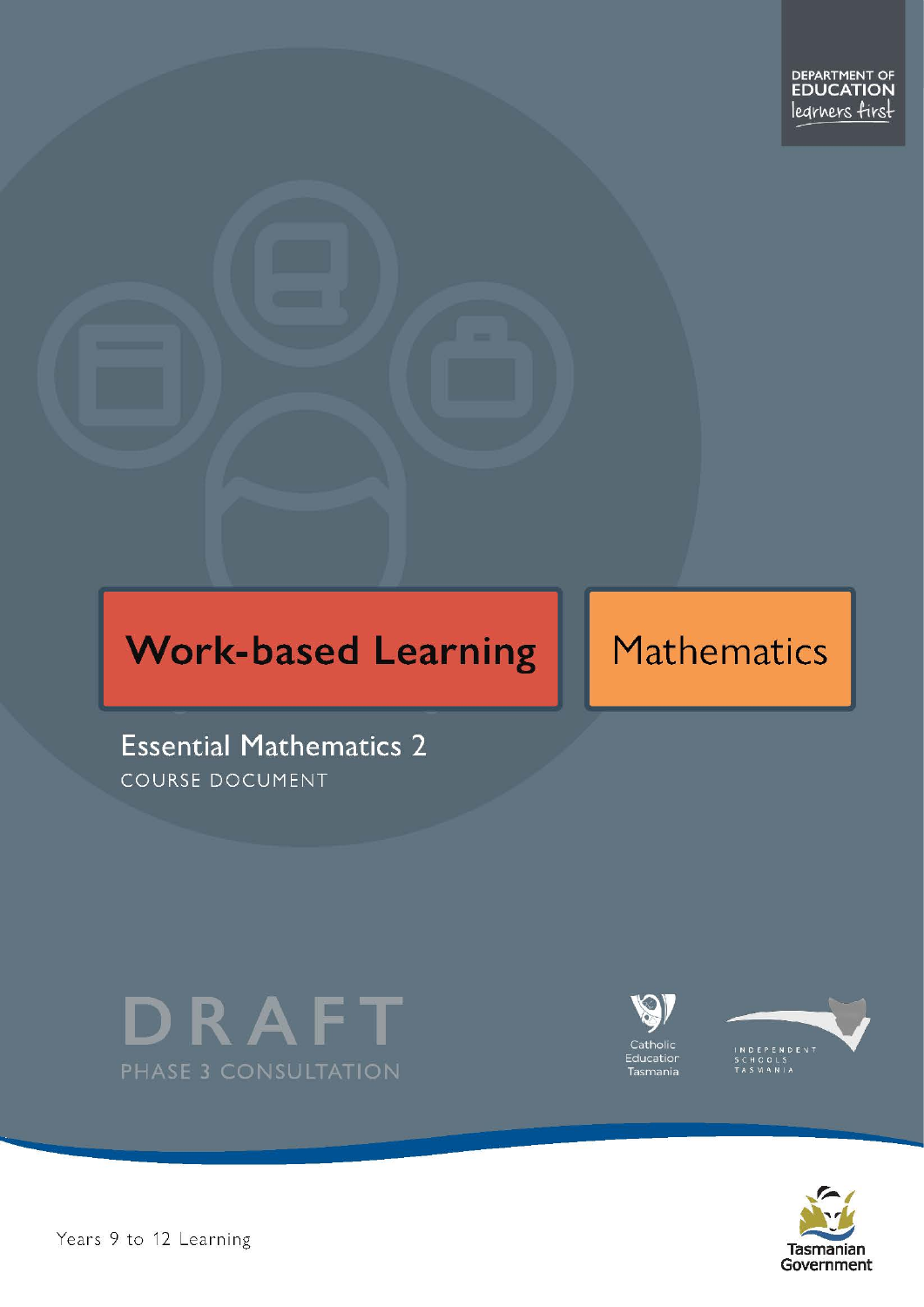# Table of Contents

Phase 3 Consultation Draft Published: March 2021

| $Standards  \  \,  16$ |  |
|------------------------|--|
|                        |  |
|                        |  |
|                        |  |
|                        |  |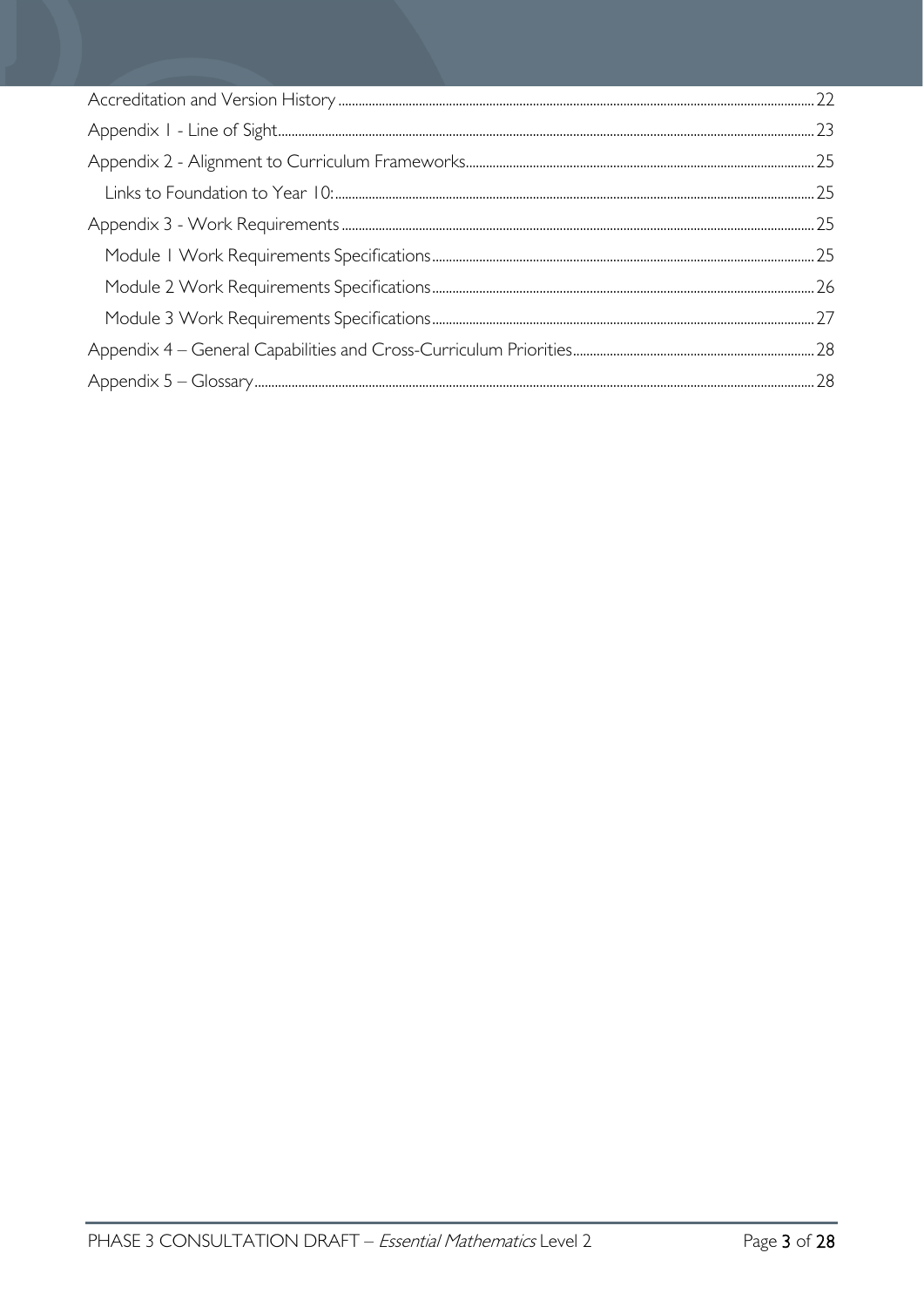# <span id="page-3-0"></span>Essential Mathematics, 150 hours – Level 2

This course is the Level 2 component of the Essential Mathematics program.

# <span id="page-3-1"></span>Aims

The purpose of Years 9 to 12 [Education](https://publicdocumentcentre.education.tas.gov.au/library/Shared%20Documents/Years-9-to-12-Education-Framework.pdf) is to enable all students to achieve their potential through Years 9 to 12 and beyond in further study, training or employment.

Years 9 to 12 Education enables: Personal Empowerment, Cultural Transmission, Preparation for Citizenship and Preparation for Work.

This course supports the principles of Access, Agency, Excellence, Balance, Support and Achievement as part of a range of programs that enables students to access a diverse and highly flexible range of learning opportunities suited to their level of readiness, interests and aspirations.

Courses aligned to the Years 9 to 12 Curriculum [Framework](https://publicdocumentcentre.education.tas.gov.au/library/Shared%20Documents/Education%209-12%20Frameworks%20A3%20WEB%20POSTER.pdf) belong to one of the five focus areas of Discipline-based Study, Transdisciplinary Projects, Professional Studies, Work-based Learning and Personal Futures.

Essential Mathematics Level 2 is a Work-based Learning course.

# <span id="page-3-2"></span>Focus Area – Work-based Learning

Work-based Learning enables students to acquire workplace skills either through a TASC accredited course or through nationally recognised training within an industry developed Training Package. Inclusion of Work-based Learning as a focus area is a response to a range of contemporary research findings that highlight the value of work-based learning. Work-based learning, when connected to quality curriculum, equips young people to navigate the changing nature of work, successfully transition to post-school options, and thrive in a complex and changing world.

Work-based Learning courses have three key features that guide teaching and learning:

- prepare for workplace learning
- undertake workplace learning
- reflect and exhibit/present



Figure 1: Core skills for work in context (source[: https://www.dese.gov.au/uncategorised/resources/core-skills-work-developmental](https://www.dese.gov.au/uncategorised/resources/core-skills-work-developmental-framework)[framework\)](https://www.dese.gov.au/uncategorised/resources/core-skills-work-developmental-framework)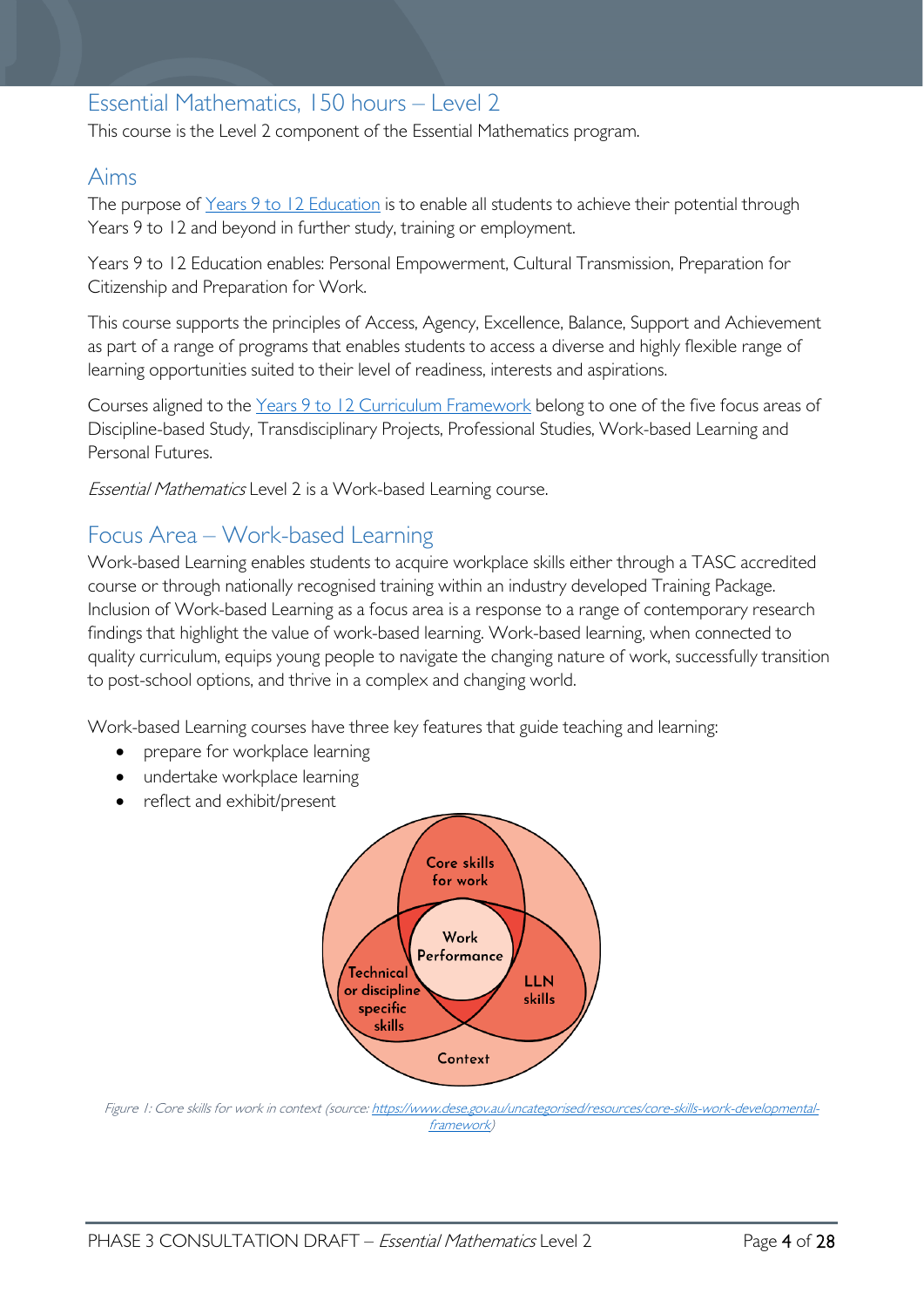In this course learners will develop their mathematical proficiency through participation in workplace learning, engaging with foundational knowledge and core concepts in the strands of number, statistics, measurement and geometry. Learners will actively apply their knowledge through collaborative problem-solving, ideation and testing of mathematical ideas. They will interact and connect with others, plan, organise and make decisions and work innovatively with and without the aid of technology. Learners will reflect on their ability to interpret and describe mathematical ideas and objects in the workplace.

# <span id="page-4-0"></span>Rationale

The *Essential Mathematics* Level 2 course enables students to develop their understanding of concepts and techniques drawn from strands of number, statistics, measurement and geometry which will assist them in making informed decisions in their daily lives including in workplace contexts. Essential Mathematics Level 2 provides students with the foundational knowledge, skills and understanding required to undertake Essential Mathematics 3. Students will develop their ability to identify and solve problems in real contexts, in a range of workplace, personal, further learning and community settings. Learners will work collaboratively with others to generate ideas, and to find innovative approaches to engaging with mathematics in the workplace. Learners will reflect on their ability to interpret, understand and apply these concepts and techniques in the workplace.

This course will enable learners to develop their mathematical proficiency to a standard required to enter the workforce and participate effectively. This is a key factor in ensuring Tasmania and Australia's current and emerging needs are met as an economy competing globally requires substantial numbers of proficient workers able to learn, adapt, create, interpret, analyse and apply mathematical information.

# <span id="page-4-1"></span>Integration of General Capabilities and Cross-Curriculum Priorities

The general capabilities addressed specifically in this course are:

- Critical and creative thinking  $\mathbb{C}$
- Ethical understanding  $\div$
- Information and communication technology capability  $\cdot \star$
- Intercultural understanding •
- Literacy  $\blacksquare$
- Numeracy
- Personal and social capability  $\ddot{\bullet}$

The cross-curriculum priorities are enabled through this course are:

- Aboriginal and Torres Strait Islander Histories and Cultures  $\mathscr W$
- Asia and Australia's Engagement with Asia **M**
- Sustainability  $\triangleleft$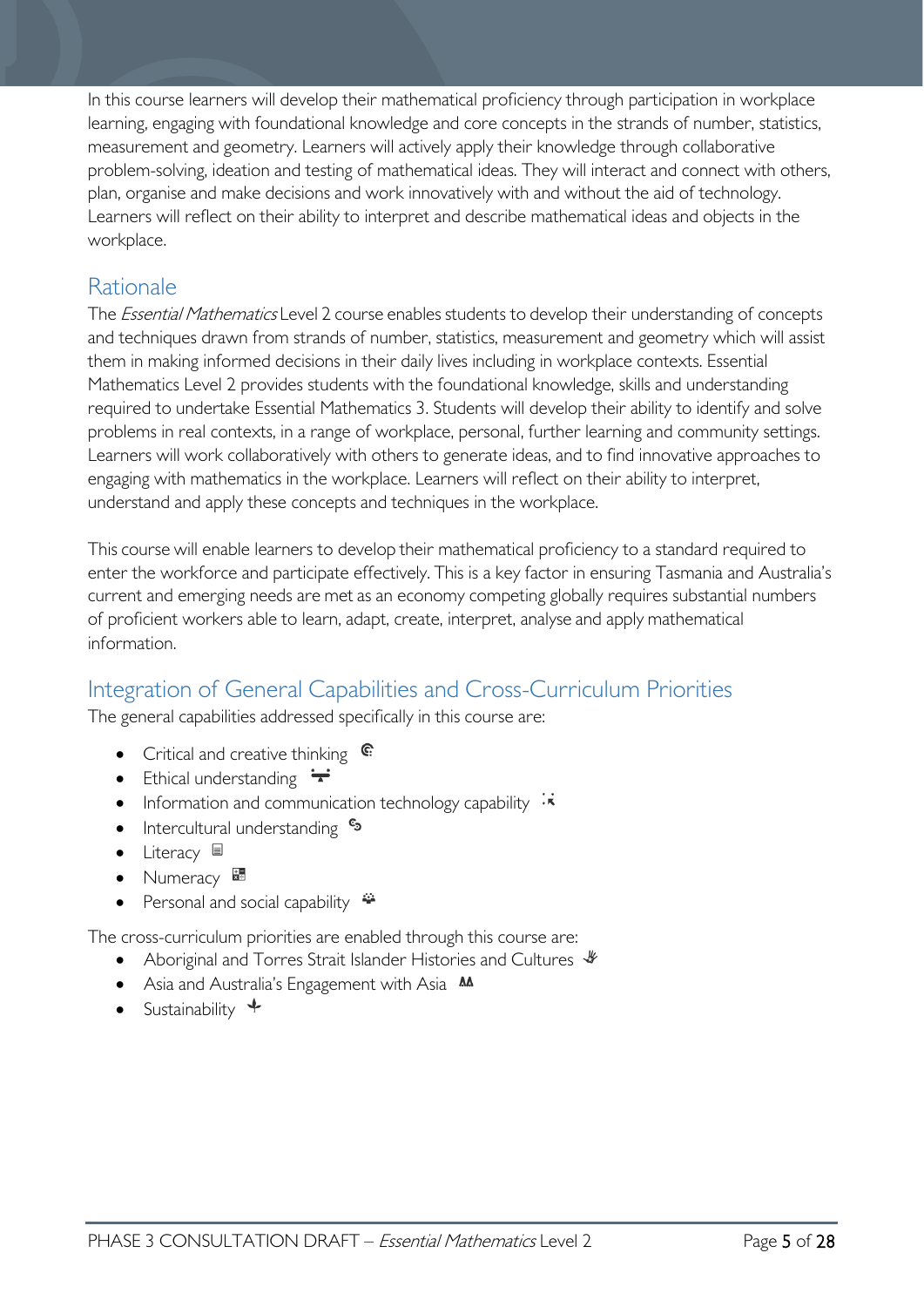# <span id="page-5-0"></span>Course Description

Essential Mathematics Level 2 enables students to develop their understanding of concepts and techniques drawn from strands of number, statistics, measurement and geometry which will assist them in making informed decisions in their daily lives including in workplace contexts. Students will develop their ability to identify and solve problems in real contexts, in a range of workplace, personal, further learning and community settings. Learners will work collaboratively with others to generate ideas, and to find innovative approaches to engaging with mathematics in the workplace. Learners will reflect on their ability to interpret, understand and apply these concepts and techniques in the workplace.

# <span id="page-5-1"></span>Pathways

The *Essential Mathematics* Level 2 course enables learning continuity from Year 9 Australian Curriculum: Mathematics for learners who have achieved a 'C' rating or higher or from Year 10 for students who have achieved a 'D' rating or higher. Additionally, learners who have successfully undertaken the currently accredited TASC course Essential Skills - Maths - MTN210114 or the Level 1 component of the Essential Mathematics suite of courses under development could progress into Level 2 of this course.

Essential Mathematics Level 2 will provide the foundational knowledge for students wishing to pursue further mathematics study in *Essential Mathematics* Level 3 and provides foundational technical knowledge that may be sufficient for further vocational education and training. It is recommended that pathway advice is coupled with ongoing course and career counselling at their provider of education.

# <span id="page-5-2"></span>Course Requirements

- Resources Students will require access to Scientific calculators.
- Learning environment Students will require opportunities to engage in real or simulated workplace environments during at a minimum, two out of the three modules.

# <span id="page-5-3"></span>Course Structure, Delivery and Progression

### <span id="page-5-4"></span>Structure

This course consists of three 50-hour modules.

Modules Available Core Module 1: Consumer arithmetic and graphs Core Module 2: Shape and measurement Core Module 3: The statistical investigation process

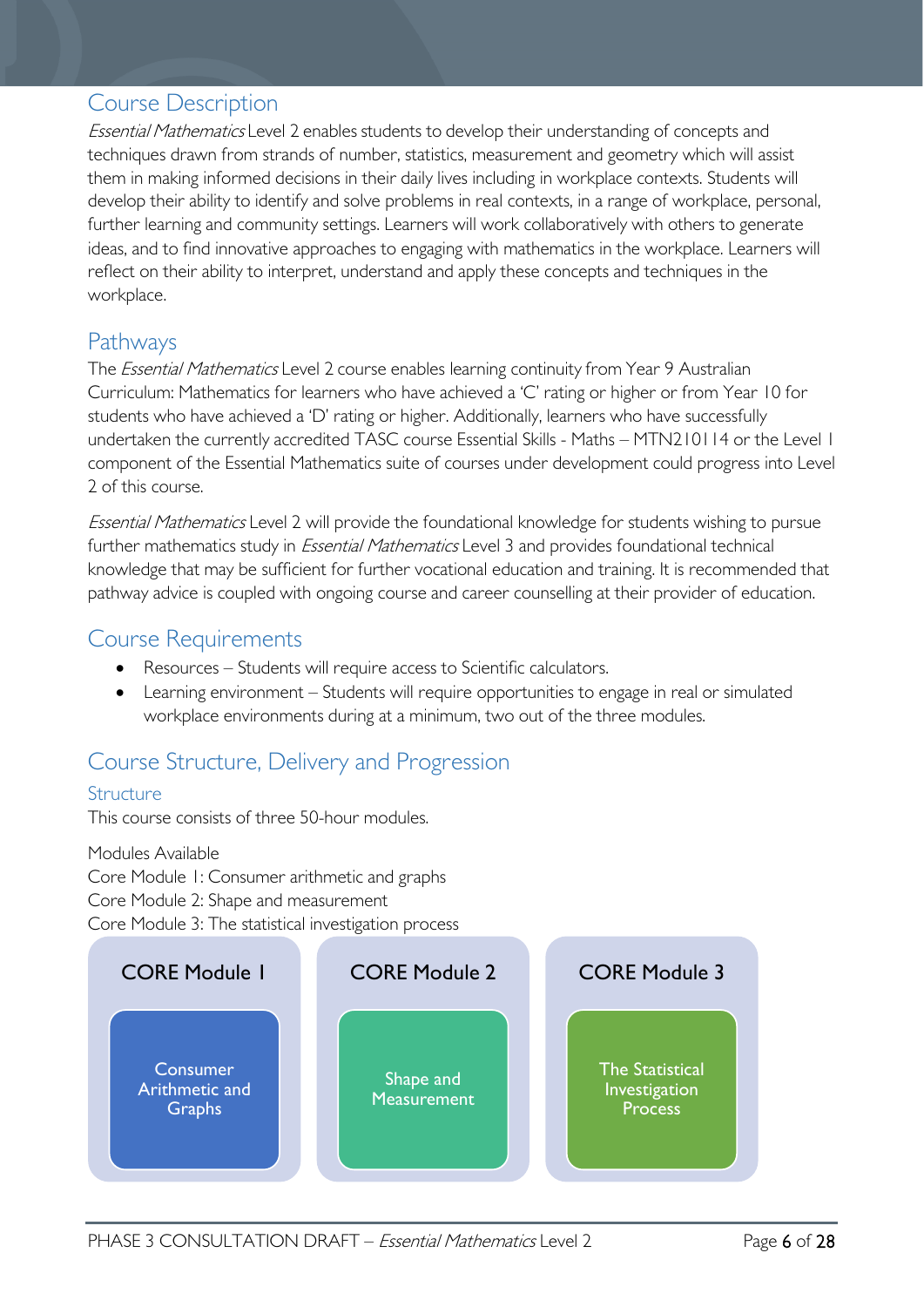#### <span id="page-6-0"></span>**Delivery**

There is no specific recommended delivery sequence for the modules

#### <span id="page-6-1"></span>Developmental Progression

At both the module and course level the learner is introduced to and builds upon key ideas, concepts, skills, knowledge and understanding leading to performance of understanding reflected in the work requirements.

Individual modules have a developmental progression that introduces, builds upon and culminates in a performance of understanding in the work requirements. Between modules there is also a developmental progression that leads to a culminating performance of understanding in the final work requirements.

# <span id="page-6-2"></span>Module 1 - Consumer arithmetic and graphs

This module contains two topics:

- Representing and interpreting information in graphs
- Consumer arithmetic

'Representing and interpreting information in graphs' will enables students to develop their ability to construct and interpret categorical and numerical statistical information contained in two-way tables, and different graph types. They will discuss and validate information portrayed in the media and routine texts.

'Consumer arithmetic' will enable learners to engage with the potential financial implications of many aspects of adult life including the costs involved with purchasing and running a car, the charges and costs of household bills, preparing a personal budget and managing income. Additionally, learners will apply knowledge of percentages and rates to apply these to personally contextual situations including finance and health.

#### <span id="page-6-3"></span>Module 1 Learning Outcomes

On successful completion of this module, learners will be able to:

- 1. Define and explain key knowledge and concepts and apply a range of related mathematical techniques and procedures to solve practical problems.
- 2. Interpret and engage with mathematical objects and information in workplace contexts.
- 3. Manage self, connect and collaborate with others and reflect on learning including in workplace contexts.
- 4. Identify problems that can be modelled and solved mathematically, select and apply problem solving processes and review outcomes including in workplace contexts.

#### <span id="page-6-4"></span>Module 1 Content

#### Representing and interpreting information in graphs

- interpret information presented in graphs, such as conversion graphs, line graphs, step graphs, column graphs and picture graphs (ACMEM037)
- interpret information presented in two-way tables (ACMEM038)
- discuss and interpret graphs found in the media and in factual texts. (ACMEM039)
- determine which type of graph is best used to display a dataset (ACMEM040)
- use spreadsheets to tabulate and graph data (ACMEM041)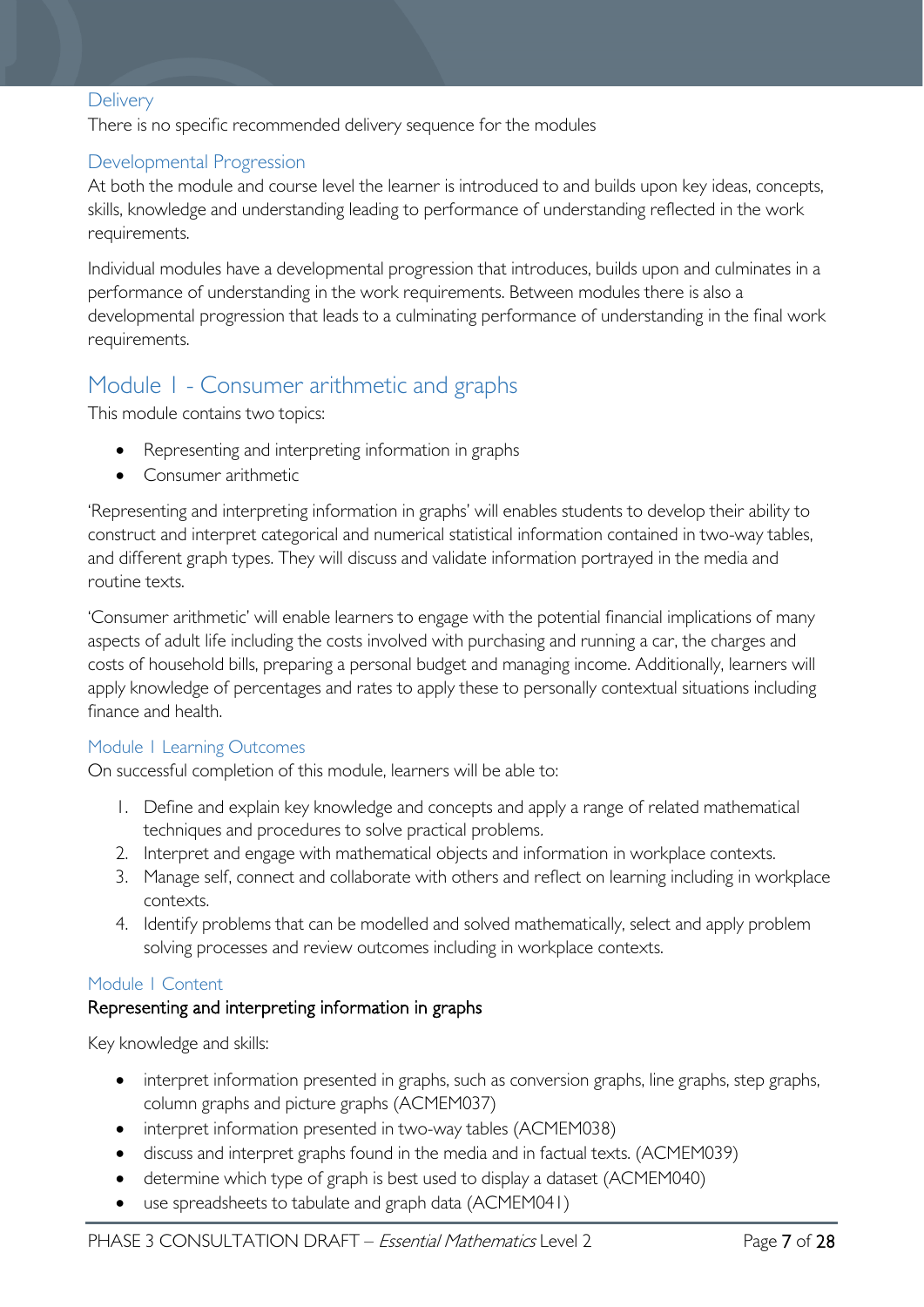• draw a line graph to represent any data that demonstrate a continuous change, such as hourly temperature. (ACMEM042)

### Consumer arithmetic:

This topic has two subtopics:

- Applications of number, percentages and rates
- Budgeting and spreadsheets

Applications of number, percentages and rates:

#### Key knowledge and skills:

- solve practical problems requiring basic number operations (ACMEM001)
- apply arithmetic operations according to their correct order (ACMEM002)
- ascertain the reasonableness of answers to arithmetic calculations (ACMEM003)
- use leading-digit approximation to obtain estimates of calculations (ACMEM004)
- use a calculator for multi-step calculations (ACMEM005)
- check results of calculations for accuracy (ACMEM006)
- recognise the significance of place value after the decimal point (ACMEM007)
- evaluate decimal fractions to the required number of decimal places (ACMEM008)
- round up or round down numbers to the required number of decimal places (ACMEM009)
- apply approximation strategies for calculations. (ACMEM010)
- calculate a percentage of a given amount (ACMEM011)
- determine one amount expressed as a percentage of another (ACMEM012)
- apply percentage increases and decreases in situations; for example, mark-ups, discounts and GST. (ACMEM013)
- identify common usage of rates; for example, km/h as a rate to describe speed, beats/minute as a rate to describe pulse (ACMEM014)
- convert units of rates occurring in practical situations to solve problems (ACMEM015)
- use rates to make comparisons; for example, using unit prices to compare best buys, comparing heart rates after exercise. (ACMEM016)
- determine the overall change in a quantity following repeated percentage changes; for example, an increase of 10% followed by a decrease of 10% (ACMEM063)
- calculate simple interest for different rates and periods. (ACMEM064)

### Budgeting and spreadsheets

- interpret and use information about a household's electricity, water or gas usage and related charges and costs from household bills
- plan for the purchase of a car
	- o investigate on-road costs for new and used vehicles, including sale price (or loan repayments), registration, insurance and stamp duty at current rates
	- o consider sustainability when choosing a vehicle to purchase, e.g. fuel consumption rates
	- o calculate and compare the cost of purchasing different vehicles using a spreadsheet
- plan for the running and maintenance of a car
	- o describe the different types of insurance available, including compulsory and noncompulsory third-party insurance, and comprehensive insurance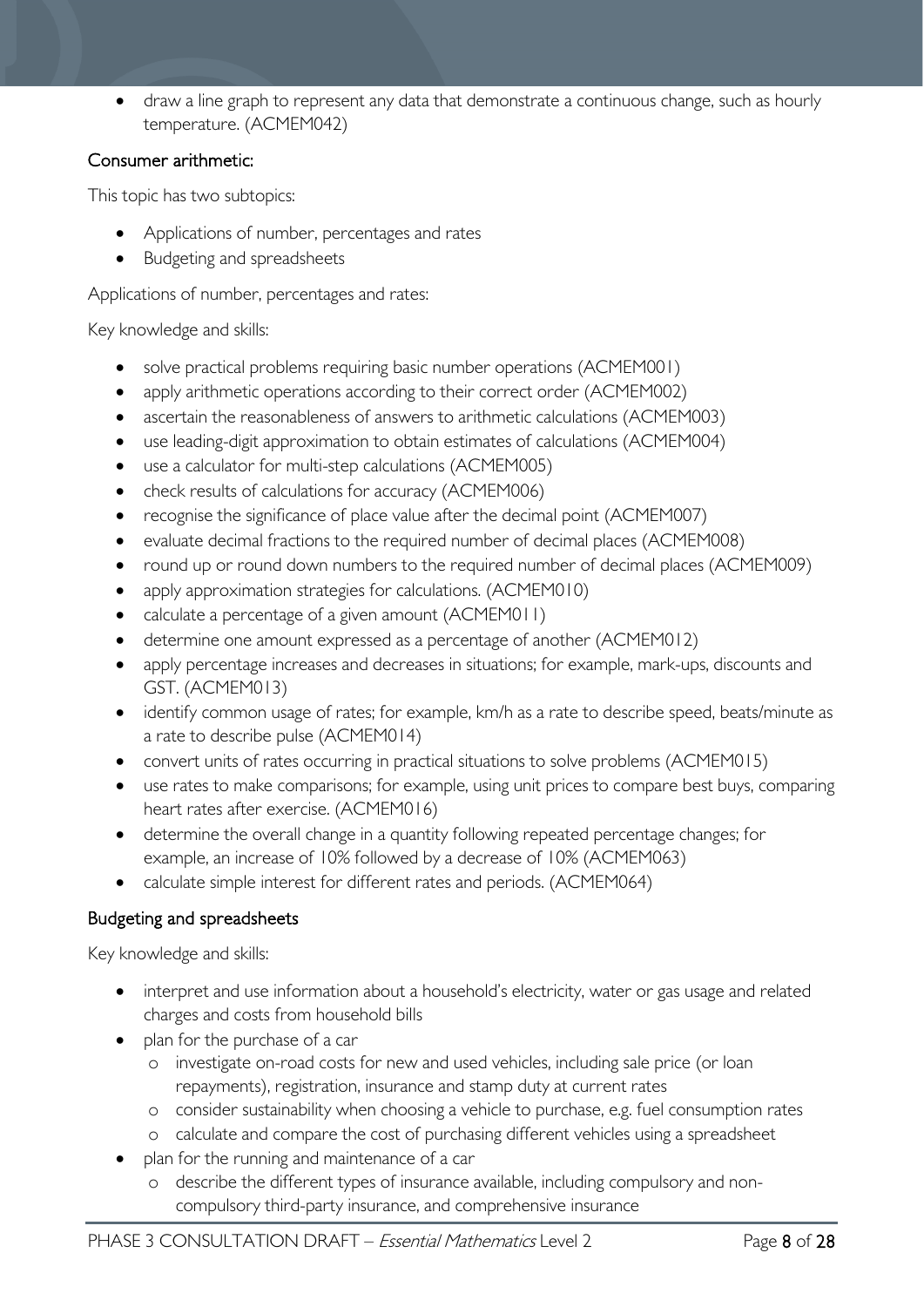- o investigate other running costs associated with ownership of a vehicle, e.g. cost of servicing, repairs and tyres
- o calculate and compare the cost of running different vehicles using a spreadsheet
- prepare a personal budget for a given income, taking into account fixed and discretionary spending (ACMGM004)

#### <span id="page-8-0"></span>Module 1 Work Requirements

The work requirements of a course are processes, products or performances that provide a significant demonstration of achievement that is measurable against the course's standards. Work requirements need not be the sole form of assessment for a module.

This module includes 3-4 short responses in a reflective journal and an extended response / inquiry as work requirements.

See Appendix 3 for summary of Work Requirement specifications for this course.

#### <span id="page-8-1"></span>Module 1 Assessment

This module will assess criteria 1, 2, 3, 4.

# <span id="page-8-2"></span>Module 2 - Shape and measurement

This module consists of two topics:

- Measurement of energy, mass, time and motion
- Mensuration, Pythagoras' theorem and trigonometry

'Measurement of energy, mass, time and motion' enables learners to use units of measure to describe, compare and calculate energy, mass, time, speed and distance and to interpret information in practical situations including these measurements. They will use appropriate units, convert between units and investigate or compare alternative possibilities and discuss implications of human error involved in measurements.

'Mensuration, Pythagoras' theorem and trigonometry' will enable learners to apply measurement and calculation of length and angle to practical problems involving perimeter, area, volume and capacity of 2-Dimensional shapes and 3-Dimensional objects. Learners will solve problems involving angles of elevation and depression and bearings.

#### <span id="page-8-3"></span>Module 2 Learning Outcomes

On successful completion of this module, learners will be able to:

- 1. Define and explain key knowledge and concepts and apply a range of related mathematical techniques and procedures to solve practical problems.
- 2. Interpret and engage with mathematical objects and information in workplace contexts.
- 3. Manage self, connect and collaborate with others and reflect on learning including in workplace contexts.
- 5. Apply mathematical reasoning and creative thinking to generate, test and apply ideas in a mathematical inquiry and evaluate their impact including in workplace contexts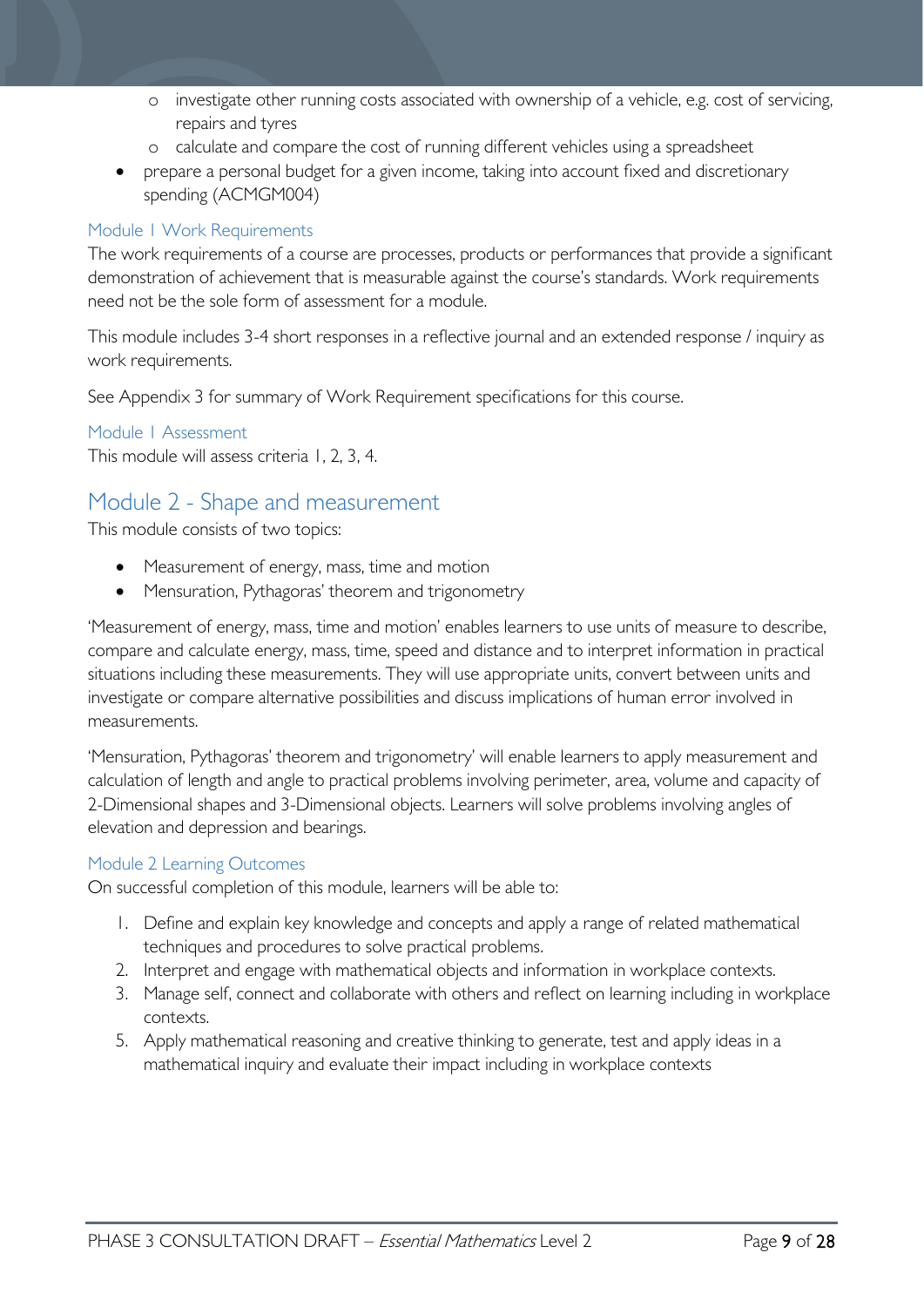#### <span id="page-9-0"></span>Module 2 Content

#### Measurement of energy, mass, time and motion

This topic has three subtopics:

- o General substitution
- o Units of energy and mass
- o Time and motion

#### General substitution:

Key knowledge and skills:

- substitute numerical values into algebraic expressions; for example, substitute different values of  $x$  to evaluate the expressions (ACMEM035)
- substitute given values for the other pronumerals in a mathematical formula to find the value of the subject of the formula. (ACMEM036)
- transpose mathematical formulae to change the subject of the formula

#### Units of energy and mass:

Key knowledge and skills:

- use units of energy to describe consumption of electricity, such as kilowatt hours (ACMEM031)
- use units of energy used for foods, including calories (ACMEM032)
- use units of energy to describe the amount of energy in activity, such as kilojoules (ACMEM033)
- convert from one unit of energy to another. (ACMEM034)
- use metric units of mass, their abbreviations, conversions between them, and appropriate choices of units (ACMEM025)
- estimate and measure the mass of different objects. (ACMEM026)
- identify appropriate degree of accuracy in work-based practical situations and discuss implications of human error

#### Time and motion:

- use units of time, conversions between units, fractional, digital and decimal representations (ACMEM076)
- represent time using 12-hour and 24-hour clocks (ACMEM077)
- calculate time intervals, such as time between, time ahead, time behind (ACMEM078)
- interpret timetables, such as bus, train and ferry timetables (ACMEM079)
- use several timetables and electronic technologies to plan the most time-efficient routes (ACMEM080)
- interpret complex timetables, such as tide charts, sunrise charts and moon phases (ACMEM081)
- compare the time taken to travel a specific distance with various modes of transport (ACMEM082)
- use scales to find distances, such as on maps; for example, road maps, street maps, bushwalking maps, online maps and cadastral maps (ACMEM083)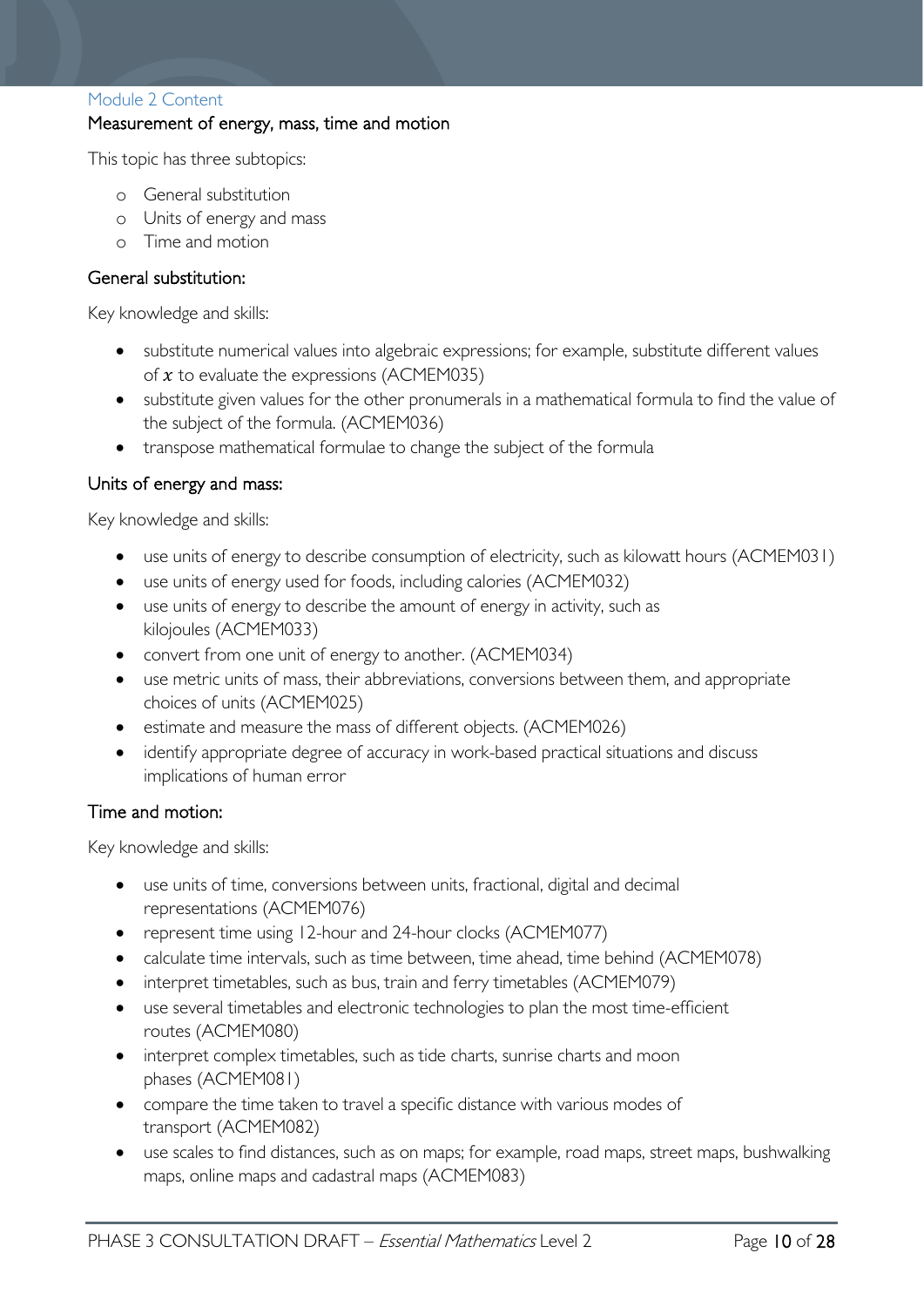- optimise distances through trial-and-error and systematic methods; for example, shortest path, routes to visit all towns, and routes to use all roads. (ACMEM084)
- identify the appropriate units for different activities, such as walking, running, swimming and flying (ACMEM085)
- calculate speed, distance or time using the formula speed  $=$  distance/time (ACMEM086)
- calculate the time or costs for a journey from distances estimated from maps (ACMEM087)
- interpret distance-versus-time graphs (ACMEM088)
- calculate and interpret average speed; for example, a 4-hour trip covering 250 km. (ACMEM089)

### Mensuration, Pythagoras' theorem and trigonometry

This topic has two subtopics:

- Perimeter, area and volume
- Pythagoras' theorem and right-angled trigonometry

### Perimeter, area and volume:

Key knowledge and skills:

- use metric units of length, their abbreviations, conversions between them, and appropriate levels of accuracy and choice of units (ACMEM017)
- estimate and measure lengths with and without the aid of technology (ACMEM018)
- convert between metric units of length and other length units (ACMEM019)
- calculate perimeters of familiar shapes, including triangles, squares, rectangles, and composites of these. (ACMEM020)
- use metric units of area, their abbreviations, conversions between them, and appropriate choices of units (ACMEM021)
- estimate and measure the areas of different shapes, with and without the aid of technology (ACMEM022)
- convert between metric units of area and other area units (ACMEM023)
- calculate areas of rectangles and triangles. (ACMEM024)
- use metric units of volume, their abbreviations, conversions between them, and appropriate choices of units (ACMEM027)
- understand the relationship between volume and capacity (ACMEM028)
- estimate and measure volume and capacity of various objects (ACMEM029)
- calculate the volume of objects, such as cubes and rectangular and triangular prisms. (ACMEM030)

# Pythagoras' theorem and right-angled trigonometry

- apply Pythagoras' Theorem and use it to solve practical problems in two dimensions and for simple applications in three dimensions. (ACMGM017) (ACMEM116)
- apply the tangent ratio to find unknown angles and sides in right-angled triangles (ACMEM117)
- work with the concepts of angle of elevation and angle of depression (ACMEM118)
- apply the cosine and sine ratios to find unknown angles and sides in right-angled triangles (ACMEM119)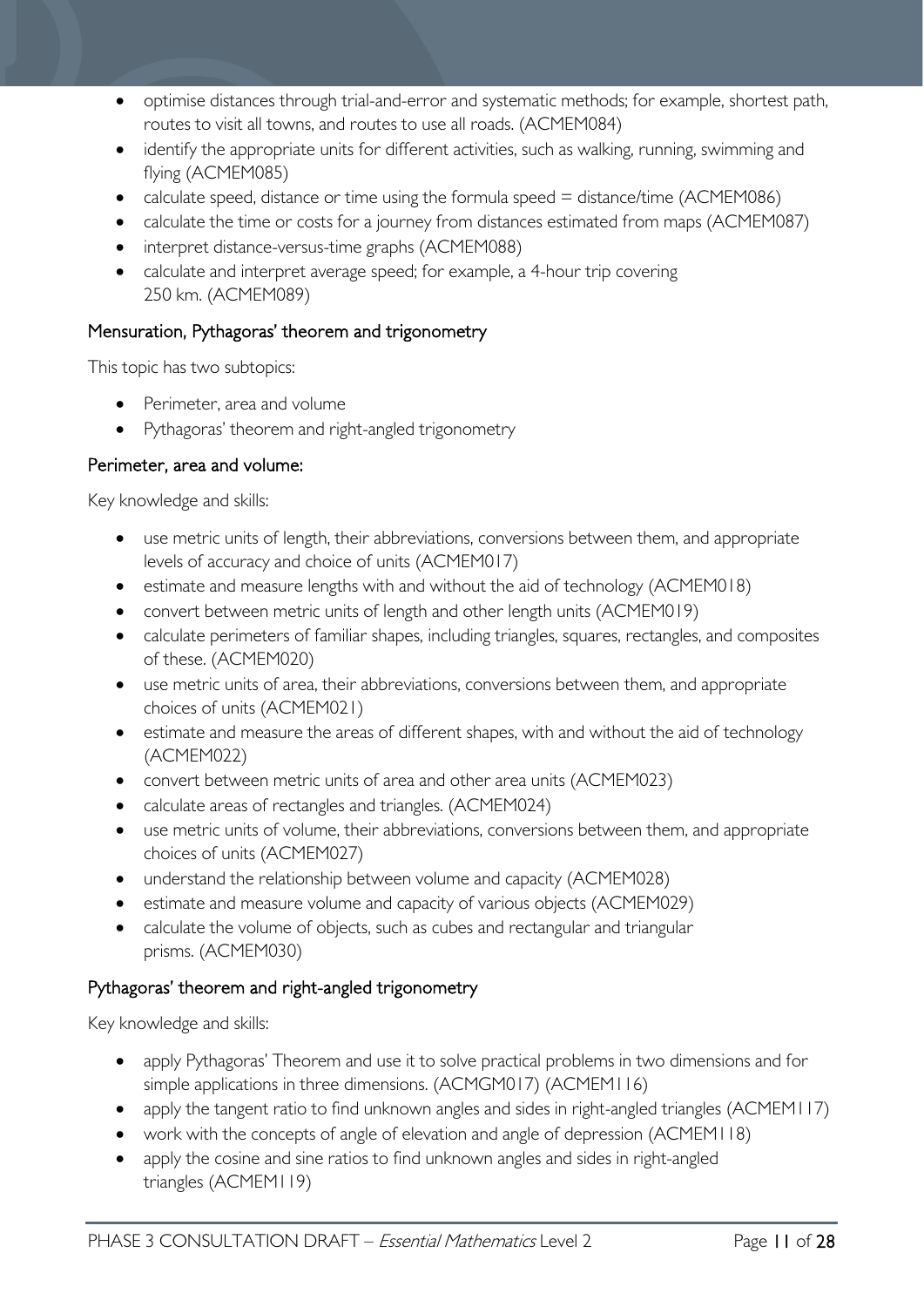- apply trigonometric ratios to solve practical problems in two dimensions and for simple applications in three dimensions
- solve problems involving bearings. (ACMEM120)

### <span id="page-11-0"></span>Module 2 Work Requirements

The work requirements of a course are processes, products or performances that provide a significant demonstration of achievement that is measurable against the course's standards. Work requirements need not be the sole form of assessment for a module.

This module includes 3-4 short responses in a reflective journal and an extended response / inquiry as work requirements.

See Appendix 3 for summary of Work Requirement specifications for this course.

<span id="page-11-1"></span>Module 2 Assessment This module will assess criteria 1, 2, 3, 5.

# <span id="page-11-2"></span>Module 3 - The statistical investigation process

This module consists of two topics:

- Data collection
- Data representation and interpretation

'Data collection' will enable learners to investigate, apply and evaluate different data collection methods including census, sampling and surveys. They will identify advantages and disadvantages of different data collection methods and identify misrepresentations of survey information in the media. Learners will design, implement and review a data collection process in a practical work-based context.

'Data representation and interpretation' will enable learners to identify and display numerical and categorical statistical information and to identify and compare the suitability of different data representations according to the context. They will calculate and compare averages, investigate measures of central tendency and use informal language to describe the variation or range of data.

#### <span id="page-11-3"></span>Module 3 Learning Outcomes

On successful completion of this module, learners will be able to:

- 1. Define and explain key knowledge and concepts and apply a range of related mathematical techniques and procedures to solve practical problems.
- 2. Interpret and engage with mathematical objects and information in workplace contexts.
- 3. Manage self, connect and collaborate with others and reflect on learning including in workplace contexts.
- 6. Communicate and represent mathematical information and apply mathematical conventions including in workplace contexts.

#### <span id="page-11-4"></span>Module 3 Content

#### Data collection

- investigate and apply the procedure for conducting a census (ACMEM127)
- investigate the advantages and disadvantages of conducting a census. (ACMEM128)
- understand the purpose of sampling to provide an estimate of population values when a census is not used (ACMEM129)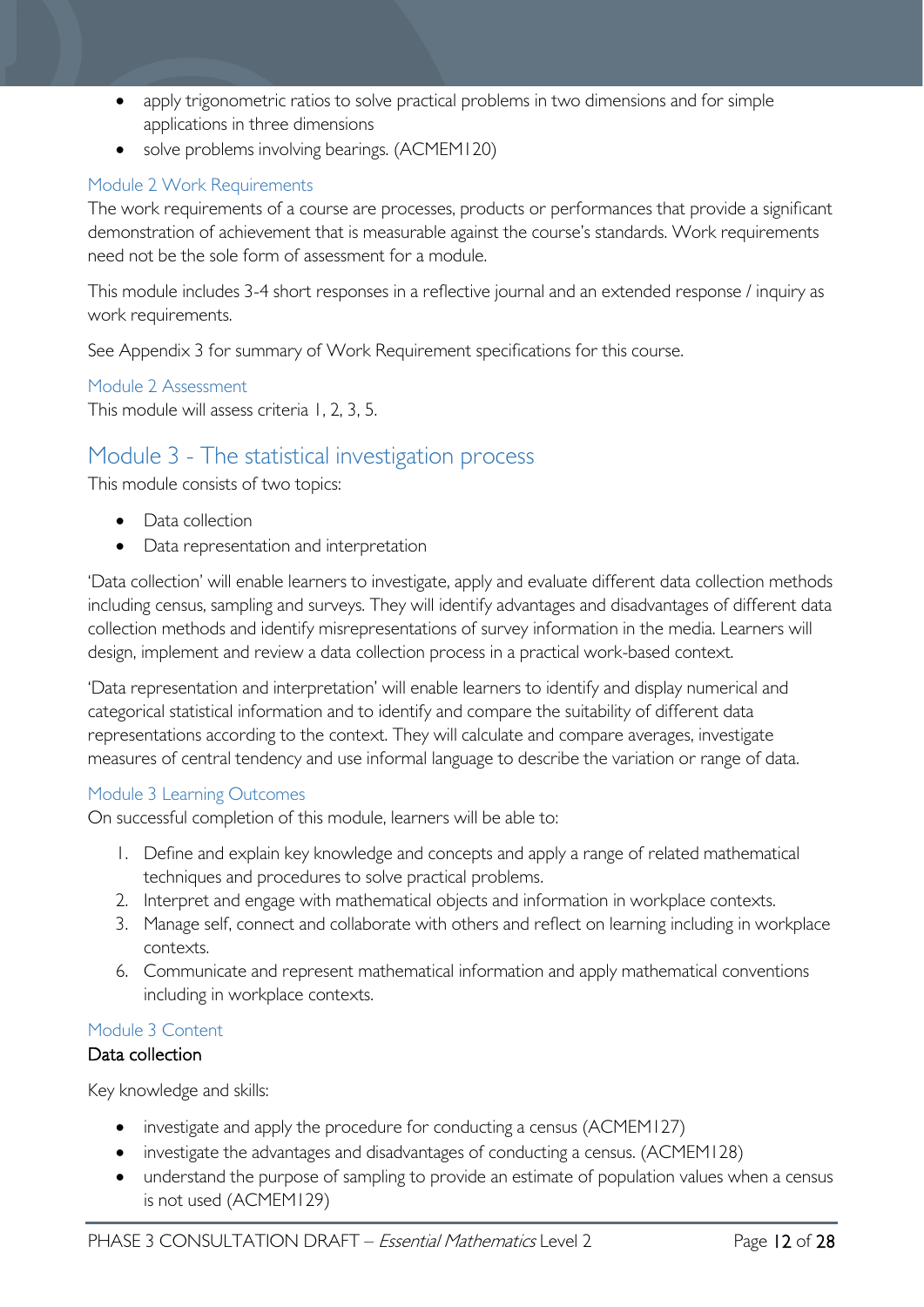- investigate and apply different kinds of samples; for example, systematic samples, self-selected samples, simple random samples (ACMEM130)
- investigate the advantages and disadvantages of these kinds of samples; for example, comparing simple random samples with self-selected samples. (ACMEM131)
- identify the target population to be surveyed (ACMEM132)
- investigate questionnaire design principles; for example, simple language, unambiguous questions, consideration of number of choices, issues of privacy and ethics, and freedom from bias. (ACMEM133)
- describe faults or limitations in the collection of data for a given process (ACMEM134)
- describe sources of error in surveys; for example, sampling error and measurement error (ACMEM135)
- investigate the possible misrepresentation of the results of a survey due to misunderstanding the procedure, or misunderstanding the reliability of generalising the survey findings to the entire population (ACMEM136)
- investigate errors and misrepresentation in surveys, including examples of media misrepresentations of surveys. (ACMEM137)
- design, implement and review a data collection process in a practical work-based situation

### Data representation and interpretation

- identify examples of categorical data (ACMEM043)
- identify examples of numerical data. (ACMEM044)
- display categorical data in tables and column graphs (ACMEM045)
- display numerical data as frequency distributions, dot plots, stem and leaf plots, and histograms (ACMEM046)
- recognise and identify outliers (ACMEM047)
- compare the suitability of different methods of data presentation in real-world contexts. (ACMEM048)
- identify the mode (ACMEM049)
- calculate measures of central tendency, the arithmetic mean and the median (ACMEM050)
- investigate the suitability of measures of central tendency in various real-world contexts (ACMEM051)
- investigate the effect of outliers on the mean and the median (ACMEM052)
- calculate and interpret quartiles, deciles and percentiles (ACMEM053)
- use informal ways of describing spread, such as spread out / dispersed, tightly packed, clusters, gaps, more / less dense regions, outliers (ACMEM054)
- calculate and interpret statistical measures of spread, such as the range, interquartile range and standard deviation (ACMEM055)
- investigate real-world examples from the media illustrating inappropriate uses, or misuses, of measures of central tendency and spread. (ACMEM056)
- compare back-to-back stem plots for different datasets (ACMEM057)
- complete a five-number summary for different datasets (ACMEM058)
- construct box plots using a five-number summary (ACMEM059)
- compare the characteristics of the shape of histograms using symmetry, skewness and bimodality. (ACMEM060)
- describe the patterns and features of bivariate data (ACMEM138)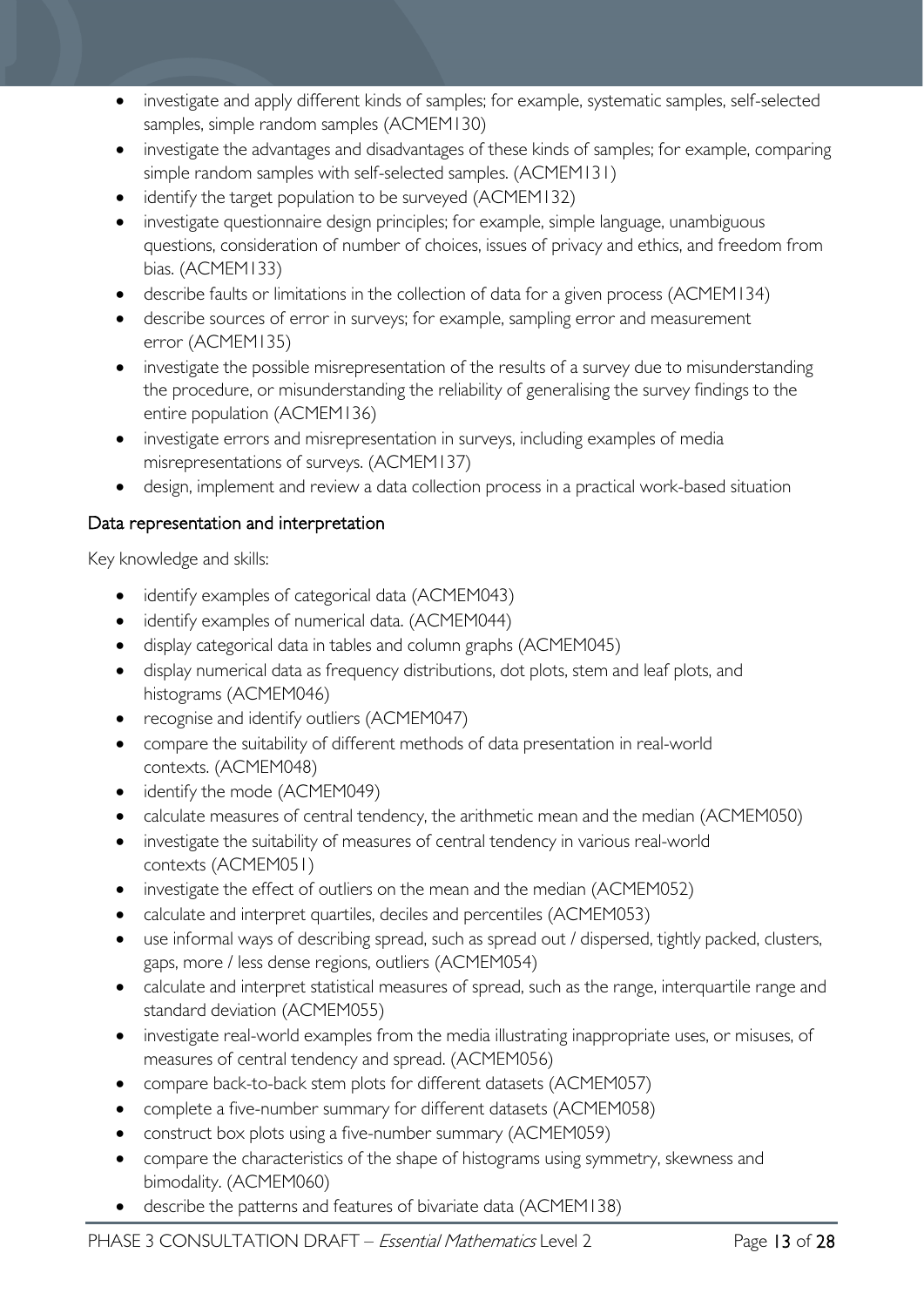- describe the association between two numerical variables in terms of direction (positive/negative), form (linear/non-linear) and strength (strong/moderate/weak). (ACMEM139)
- identify the dependent and independent variable in bivariate data sets (ACMEM140)
- find the line of best fit by eye on a scatterplot (ACMEM141)
- use technology to find the line of best fit on a scatterplot (ACMEM142)
- interpret relationships in terms of the variables (ACMEM143)
- use technology to find the correlation coefficient (an indicator of the strength of linear association) (ACMEM144)
- use the line of best fit to make predictions, both by interpolation and extrapolation (ACMEM145)
- recognise the dangers of extrapolation (ACMEM146)
- distinguish between causality and correlation through examples. (ACMEM147)

#### <span id="page-13-0"></span>Module 3 Work Requirements

The work requirements of a course are processes, products or performances that provide a significant demonstration of achievement that is measurable against the course's standards. Work requirements need not be the sole form of assessment for a module.

This module includes 3-4 short responses in a reflective journal and an investigation as work requirements.

See Appendix 3 for summary of Work Requirement specifications for this course.

#### <span id="page-13-1"></span>Module 3 Assessment

This module will assess criteria 1, 2, 3, 6.

# <span id="page-13-2"></span>Assessment

Criterion-based assessment is a form of outcomes assessment that identifies the extent of learner achievement at an appropriate end-point of study. Although assessment – as part of the learning program – is continuous, much of it is formative, and is done to help learners identify what they need to do to attain the maximum benefit from their study of the course. Therefore, assessment for summative reporting to TASC will focus on what both teacher and learner understand to reflect endpoint achievement.

The standard of achievement each learner attains on each criterion is recorded as a rating 'A', 'B', or 'C', according to the outcomes specified in the standards section of the course.

A 't' notation must be used where a learner demonstrates any achievement against a criterion less than the standard specified for the 'C' rating.

A 'z' notation is to be used where a learner provides no evidence of achievement at all.

Internal assessment of all criteria will be made by the provider. Providers will report the learner's rating for each criterion to TASC.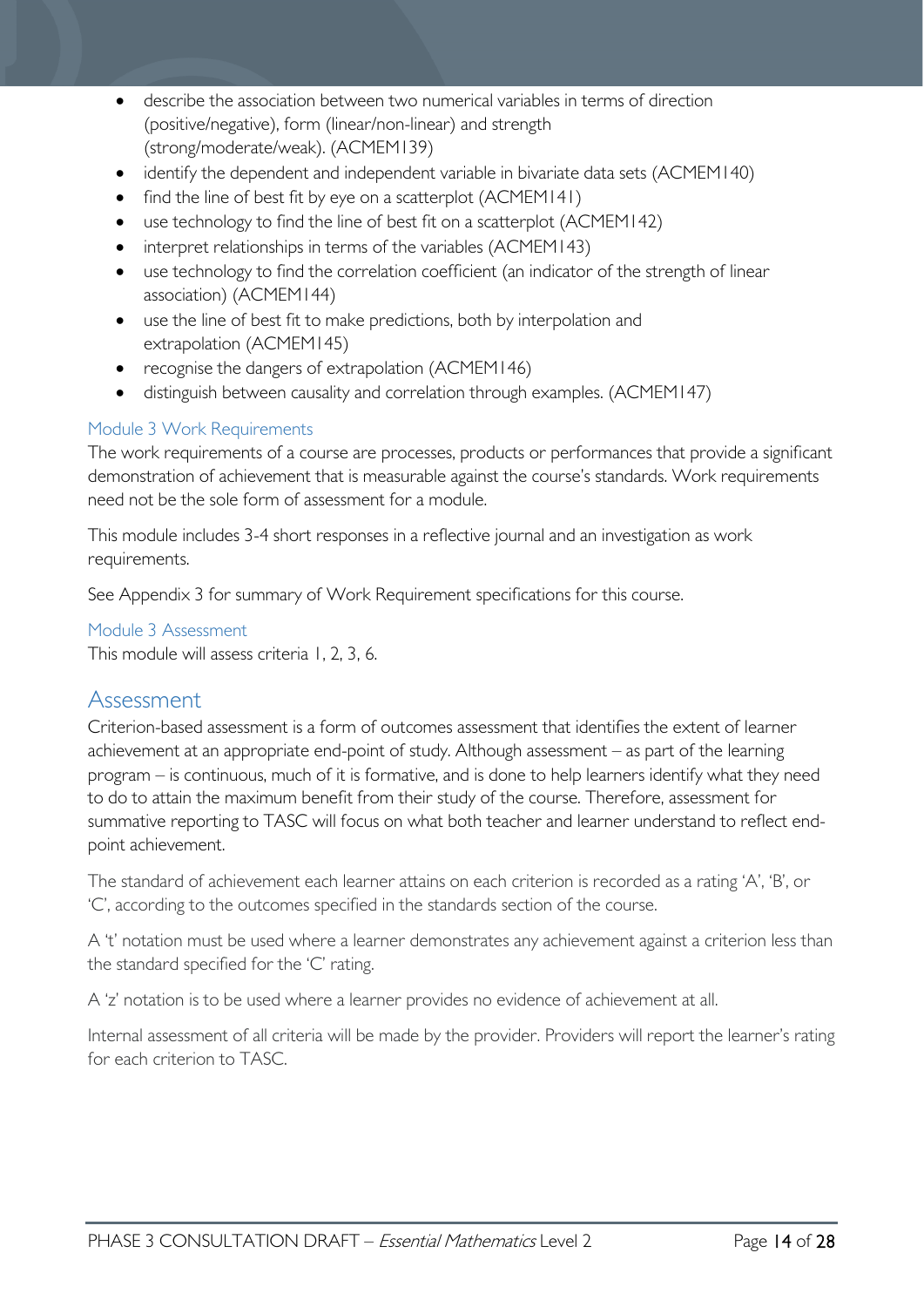<span id="page-14-0"></span>Criteria

|                      | Module I | Module 2 | Module 3 | Notes                                                                |
|----------------------|----------|----------|----------|----------------------------------------------------------------------|
| Criteria<br>assessed | 1,2,3,4  | ,2,3,5   | ,2,3,6   | Three common in all modules<br>and one focus criterion per<br>module |

The assessment for *Essential Mathematics* Level 2 will be based on the degree to which the learner can:

- 1. Define and explain key knowledge and concepts and apply a range of related mathematical techniques and procedures to solve practical problems
- 2. Interpret and engage with mathematical objects and information in workplace contexts
- 3. Manage self, connect and collaborate with others and reflect on learning including in workplace contexts
- 4. Identify problems that can be modelled and solved mathematically, select and apply problem solving processes and review outcomes including in workplace contexts
- 5. Apply mathematical reasoning and creative thinking to generate, test and apply ideas in a mathematical inquiry and evaluate their impact including in workplace contexts
- 6. Communicate and represent mathematical information and apply mathematical conventions including in workplace contexts.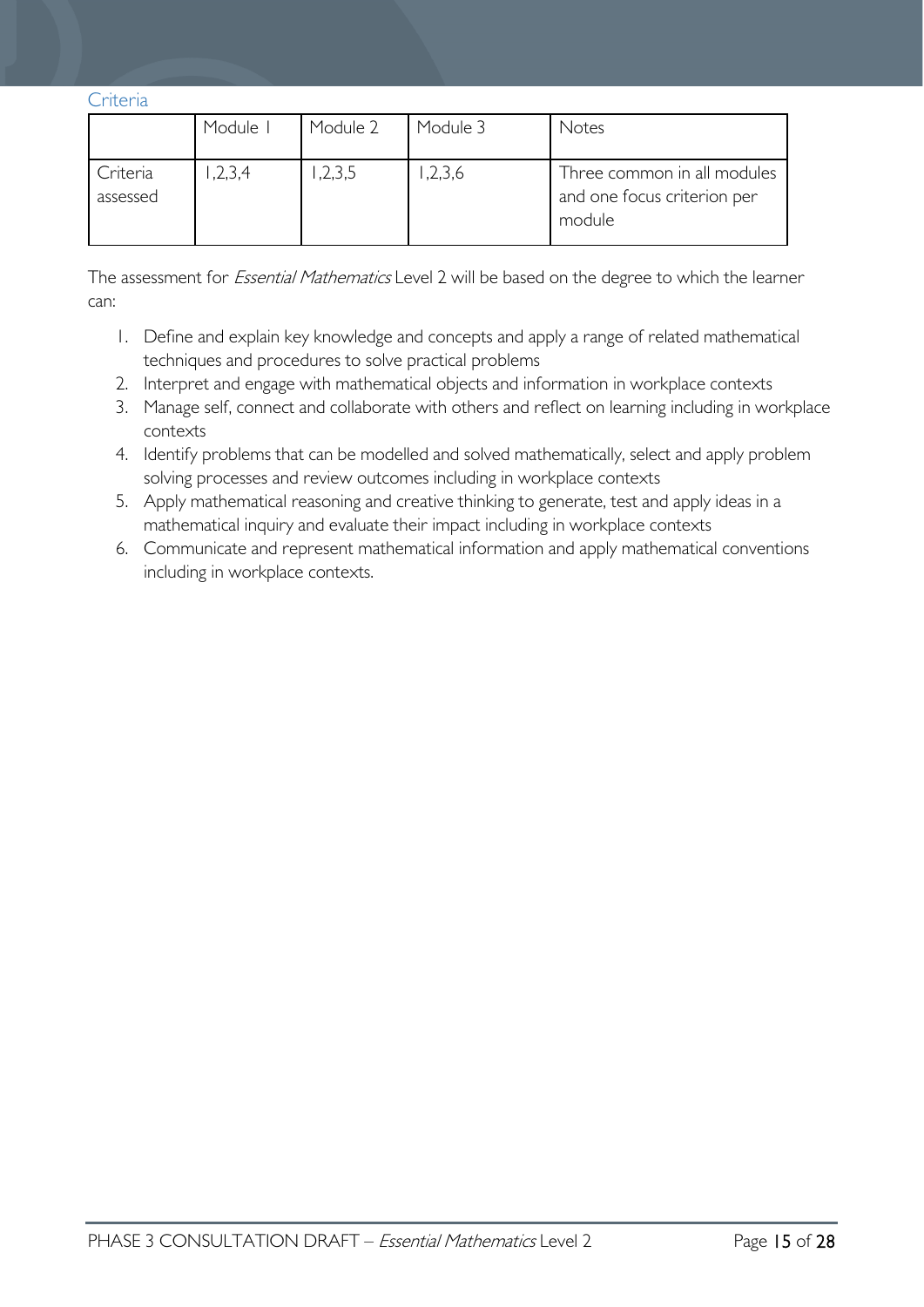# <span id="page-15-0"></span>**Standards**

Criterion 1: Define and explain key knowledge and concepts and apply a range of related mathematical techniques and procedures to solve practical problems.

| Rating C                                                                                                                                 | Rating B                                                                                                                                                                                | Rating A                                                                                                                                                                                                       |
|------------------------------------------------------------------------------------------------------------------------------------------|-----------------------------------------------------------------------------------------------------------------------------------------------------------------------------------------|----------------------------------------------------------------------------------------------------------------------------------------------------------------------------------------------------------------|
| selects, recalls and uses some<br>mathematical facts, rules and<br>definitions to describe<br>mathematical situations                    | consistently selects, recalls<br>and uses facts, rules,<br>definitions and procedures<br>correctly to describe<br>mathematical situations                                               | consistently selects, recalls<br>and uses facts, rules,<br>definitions and procedures<br>correctly to describe and<br>explain mathematical<br>situations                                                       |
| comprehends and applies<br>aspects of mathematical<br>concepts and techniques to<br>solve some problems in<br>simple familiar situations | comprehends and applies<br>mathematical concepts and<br>techniques to solve problems<br>in simple familiar and<br>complex familiar situations                                           | comprehends and applies<br>mathematical concepts and<br>techniques to solve problems<br>in simple familiar, complex<br>familiar and complex<br>unfamiliar situations                                           |
| applies mathematical and<br>statistical models to routine<br>problems                                                                    | selects and applies<br>mathematical and statistical<br>models to routine and non-<br>routine problems                                                                                   | develops, selects and applies<br>mathematical and statistical<br>models to routine and non-<br>routine problems in a variety<br>of contexts                                                                    |
| uses digital technologies to<br>graph, display and organise<br>mathematical and statistical<br>information to solve routine<br>problems. | uses digital technologies<br>appropriately to graph,<br>display and organise<br>mathematical and statistical<br>information to solve a range<br>of routine and non-routine<br>problems. | uses digital technologies<br>effectively to graph, display<br>and organise mathematical<br>and statistical information<br>to solve a range of routine<br>and non-routine problems in<br>a variety of contexts. |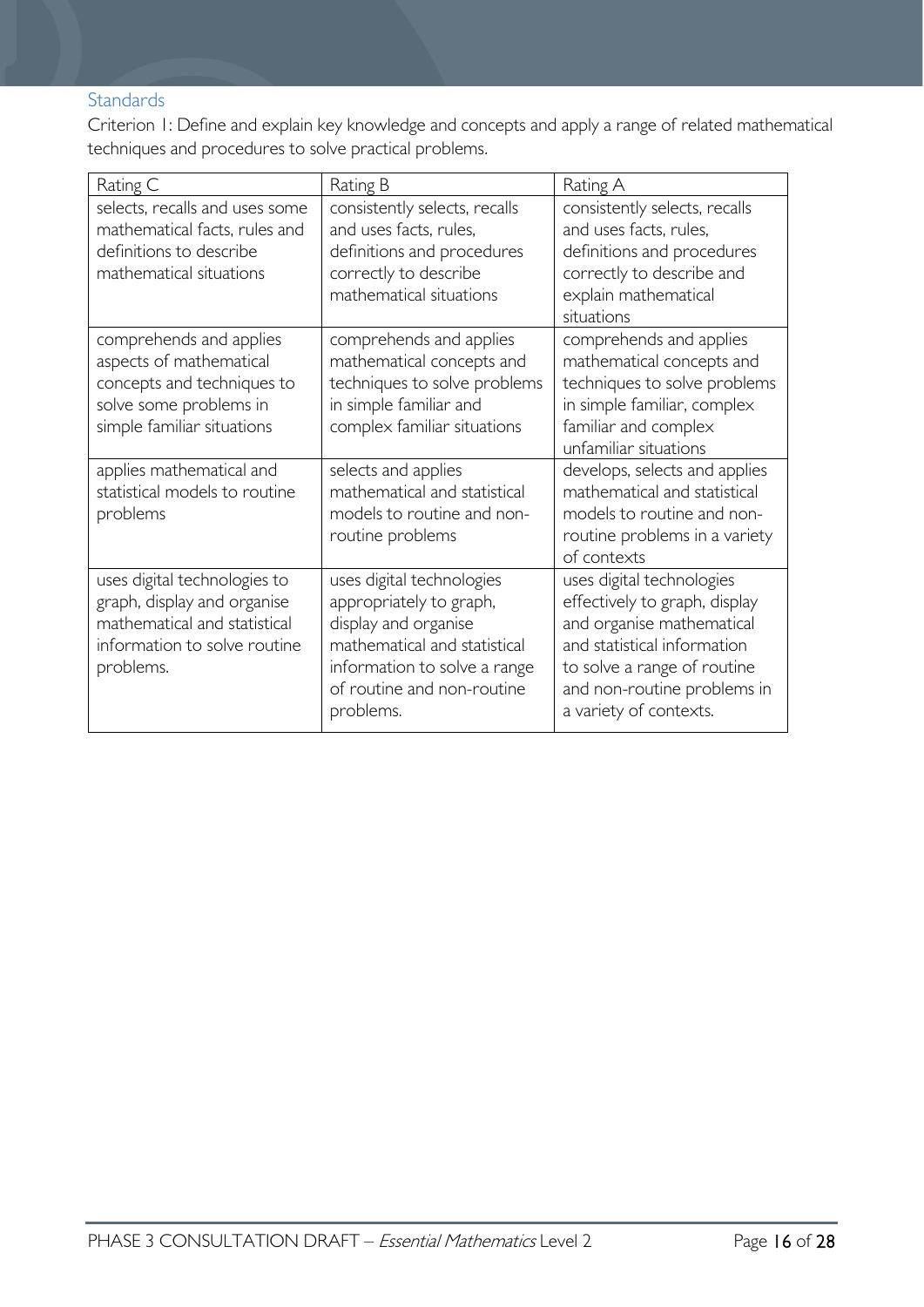Criterion 2: Interpret and engage with mathematical objects and information in workplace contexts

| Rating C                                                                                                                        | Rating B                                                                                                                                                                 | Rating A                                                                                                                                                                                                |
|---------------------------------------------------------------------------------------------------------------------------------|--------------------------------------------------------------------------------------------------------------------------------------------------------------------------|---------------------------------------------------------------------------------------------------------------------------------------------------------------------------------------------------------|
| explores routine familiar<br>practical problems or<br>scenarios and frames them in<br>mathematical terms                        | interprets routine familiar<br>and complex familiar practical<br>problems or scenarios and<br>frames them in mathematical<br>terms                                       | interprets complex familiar<br>and non-familiar practical<br>problems or scenarios and<br>frames them in mathematical<br>terms                                                                          |
| identifies situations where<br>mathematical information has<br>been used to support<br>decision-making in workplace<br>contexts | analyses various ways that<br>mathematical information has<br>been used to support<br>decision-making processes in<br>workplace contexts                                 | evaluates how mathematical<br>information has been used to<br>support decision-making<br>processes in workplace<br>contexts                                                                             |
| accesses and manages<br>information from digital and<br>non-digital sources to<br>develop mathematical ideas                    | accesses and synthesises<br>information taken from a<br>variety of digital and non-<br>digital sources to develop<br>mathematical ideas                                  | evaluates authenticity,<br>reliability and validity of<br>information taken from a<br>variety of digital and non-<br>digital sources to develop<br>mathematical ideas                                   |
| identifies and describes how<br>the use of technology can<br>affect outcomes obtained in<br>workplace contexts.                 | identifies and discusses the<br>inputs and outputs of<br>technology and describes<br>how the use of technology<br>can affect outcomes obtained<br>in workplace contexts. | interprets and evaluates the<br>inputs and outputs of<br>technology, including critically<br>reflecting on and evaluating<br>the technology used and the<br>outcomes obtained in<br>workplace contexts. |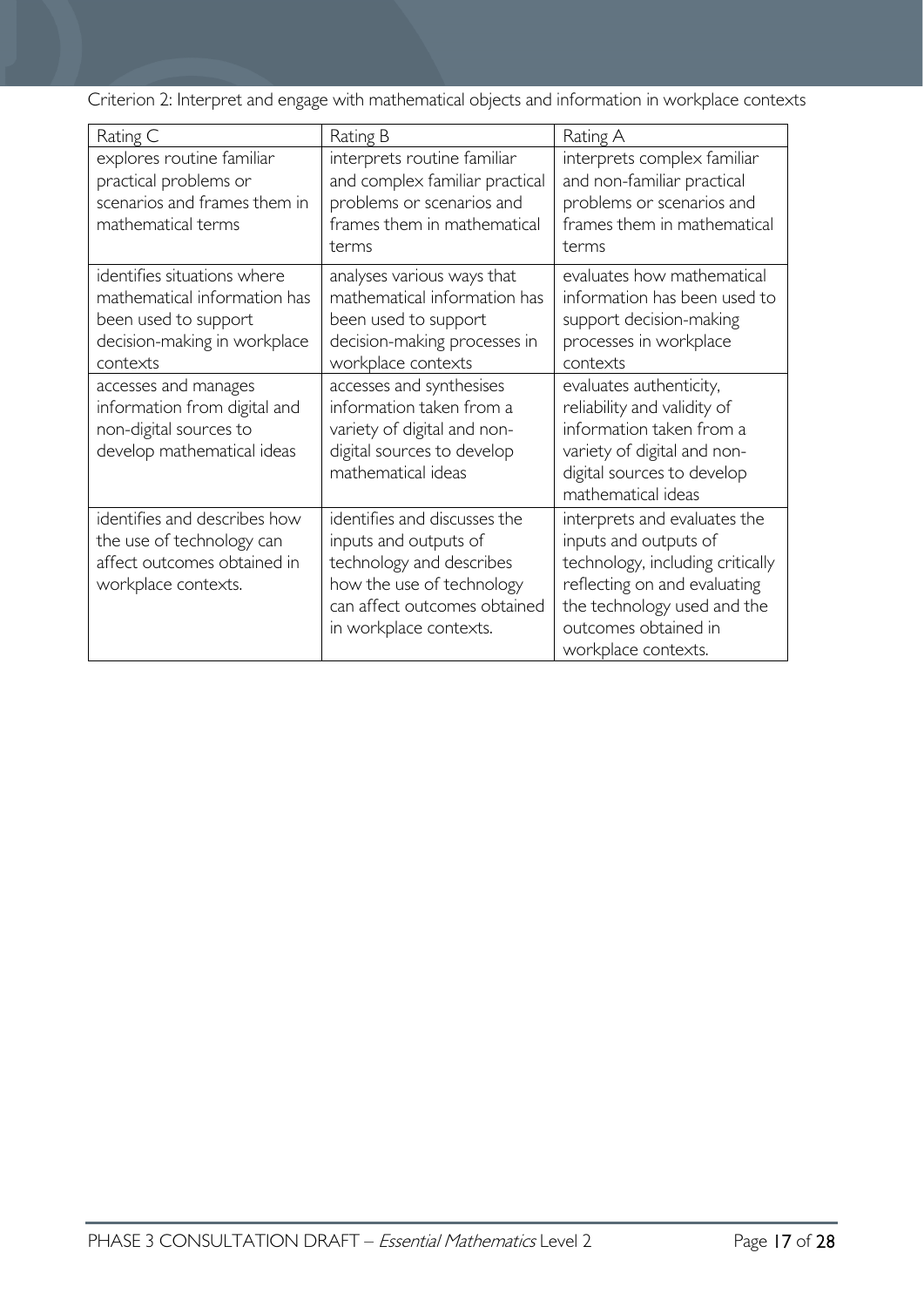Criterion 3: Manage self, connect and collaborate with others and reflect on learning including in workplace contexts

| Rating C                                                                                                                                                                                     | Rating B                                                                                                                                                                                              | Rating A                                                                                                                                                                                                                    |
|----------------------------------------------------------------------------------------------------------------------------------------------------------------------------------------------|-------------------------------------------------------------------------------------------------------------------------------------------------------------------------------------------------------|-----------------------------------------------------------------------------------------------------------------------------------------------------------------------------------------------------------------------------|
| recognises own learning<br>strengths and weaknesses<br>and establishes processes to<br>plan, monitor and assess<br>one's understanding and<br>performance including in<br>workplace contexts | analyses own learning<br>strengths and weaknesses in<br>order to establish processes<br>used to plan, monitor and<br>assess one's understanding<br>and performance including in<br>workplace contexts | critically reflects upon own<br>learning strengths and<br>weaknesses in order to<br>establish processes used to<br>plan, monitor and assess<br>one's understanding and<br>performance including in<br>workplace contexts    |
| sets goals and timelines and<br>monitors progress against<br>them with support                                                                                                               | sets goals and timelines and<br>monitors progress and<br>supports others in team<br>situations                                                                                                        | recognises different<br>perspectives, sets goals and<br>timelines, monitors progress<br>and supports others in team<br>situations                                                                                           |
| shows some ability to<br>organise and plan in order to<br>manage resources and<br>complete set tasks                                                                                         | displays organisational,<br>planning and self-<br>management skills and<br>interpersonal skills to manage<br>resources and collaborates<br>with others to complete set<br>tasks                       | selects and displays<br>organisational, planning and<br>self-management skills and<br>interpersonal skills to manage<br>resources, build rapport with<br>others and consistently<br>complete tasks                          |
| is generally positive including<br>in workplace contexts and<br>with support will persevere<br>through challenges.                                                                           | demonstrates a positive<br>disposition, can adapt to new<br>situations including in<br>workplace contexts and<br>generally displays<br>perseverance and resilience<br>and seeks help as required.     | demonstrates optimism,<br>flexibility and resilience when<br>adapting to new situations<br>including in workplace<br>contexts including<br>persevering through<br>challenges and seeking help<br>appropriately as required. |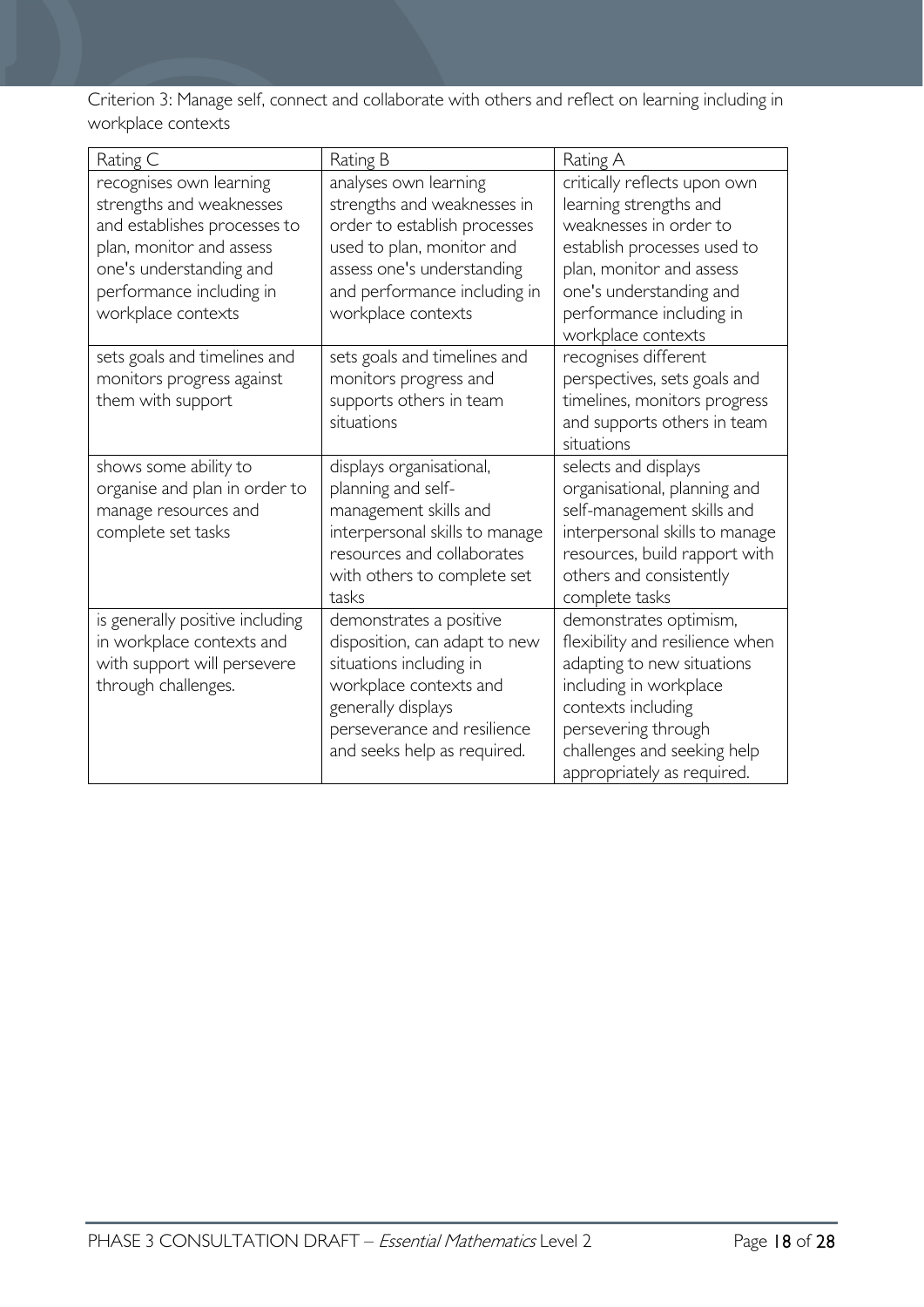Criterion 4: Identify problems that can be modelled and solved mathematically, select and apply problem solving processes and review outcomes including in workplace contexts

| Rating C                                                                                               | Rating B                                                                                                                                                                           | Rating A                                                                                                                                                                                             |
|--------------------------------------------------------------------------------------------------------|------------------------------------------------------------------------------------------------------------------------------------------------------------------------------------|------------------------------------------------------------------------------------------------------------------------------------------------------------------------------------------------------|
| identifies problem elements<br>and makes inferences that<br>may be able to be tested<br>mathematically | identifies and explains<br>problem elements to make<br>informed inferences that can<br>be tested mathematically                                                                    | explores and links problem<br>elements to make logical<br>inferences that can be tested<br>mathematically                                                                                            |
| identifies how a given<br>problem can be solved<br>mathematically                                      | identifies and describes how<br>mathematics can be used to<br>model and solve familiar<br>problems in workplace<br>situations and generates a<br>possible mathematical<br>approach | describes and explains how<br>mathematics can be used to<br>model and solve unfamiliar<br>problems in workplace<br>situations and generates<br>possible mathematical<br>approaches                   |
| follows mathematical<br>processes to generate<br>solutions to practical<br>problems or investigations  | uses mathematical<br>applications and processes to<br>find solutions or results to<br>open-ended practical<br>problems or investigations                                           | selects and applies a range of<br>mathematical applications and<br>processes to find accurate<br>solutions or results to open-<br>ended practical problems or<br>investigations                      |
| identifies the mathematical<br>applications and processed<br>used and the outcomes<br>obtained.        | describes how the<br>mathematical applications and<br>processes used and the<br>outcomes obtained were<br>suitable for the context.                                                | selects and justifies use of<br>mathematical applications and<br>processes and identifies how<br>the outcomes obtained may<br>impact the dignity and<br>wellbeing of individuals and<br>communities. |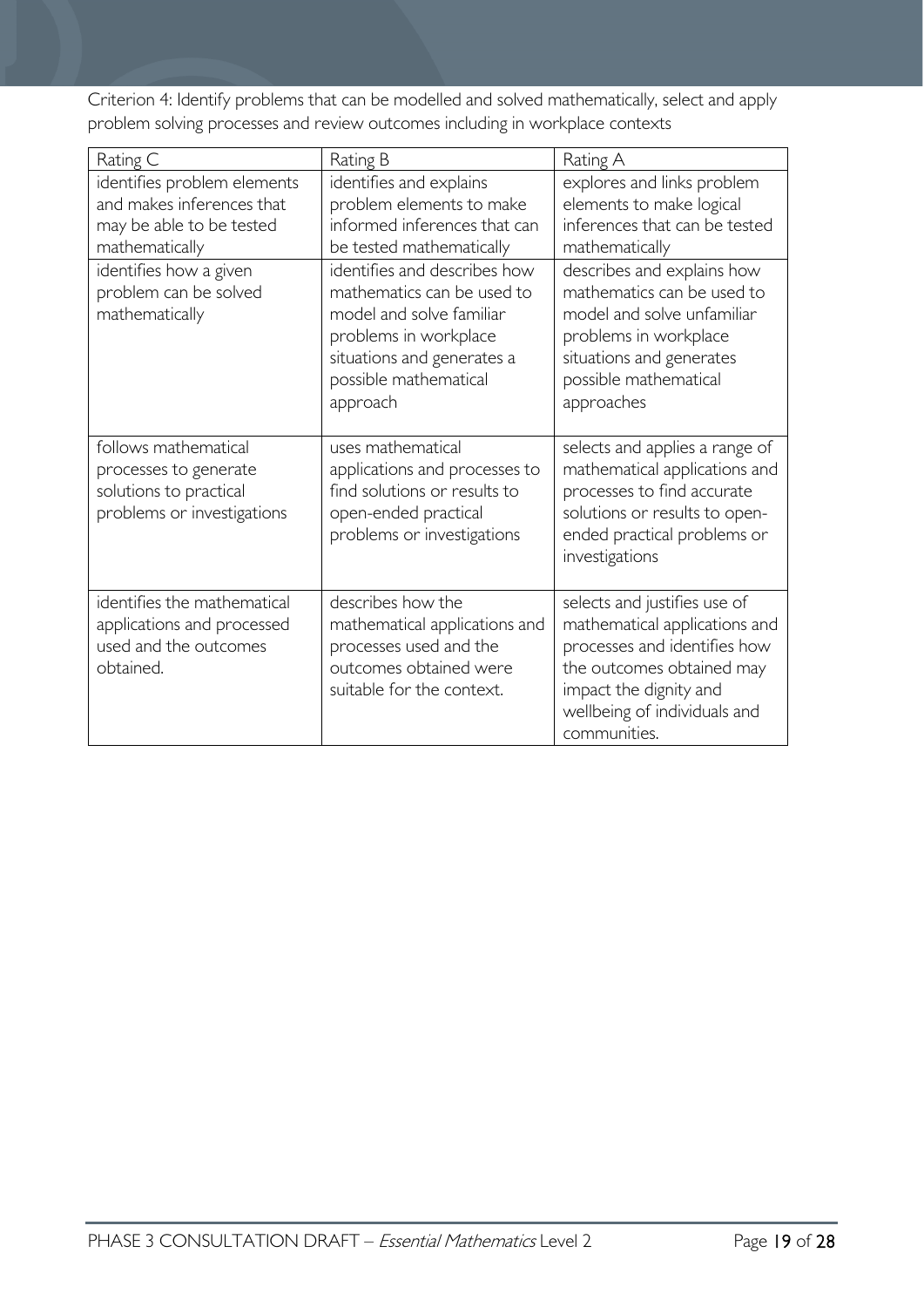Criterion 5: Apply mathematical reasoning and creative thinking to generate, test and apply ideas in a mathematical inquiry and evaluate their impact including in workplace contexts

| Rating C                                                                               | Rating B                                                                                                                                              | Rating A                                                                                                                                                    |
|----------------------------------------------------------------------------------------|-------------------------------------------------------------------------------------------------------------------------------------------------------|-------------------------------------------------------------------------------------------------------------------------------------------------------------|
| lists ideas that may be able to<br>be tested mathematically                            | identifies or adapts ideas that<br>can be tested mathematically                                                                                       | generates or adapts ideas and<br>describes how they can be<br>tested mathematically                                                                         |
| tests multiple ideas and select<br>sone to implement based on<br>comparison of results | tests multiple ideas and<br>prioritises implementation<br>based on comparison of<br>results and describes<br>potential limitations of the<br>approach | tests multiple ideas, and<br>justifies selection for<br>implementation based on<br>analysis of the positive and<br>negative implications of the<br>approach |
| follows a given procedure to<br>implement an idea in a<br>workplace context            | follows devised procedure to<br>implement own idea in a<br>workplace context                                                                          | follows devised procedure to<br>implement own idea, and<br>adapts flexibly and efficiently<br>in a workplace context                                        |
| describes the impact of<br>implemented ideas in<br>workplace contexts                  | explains and analyses the<br>impact of implemented ideas<br>in workplace contexts on self<br>and others                                               | analyses and evaluates the<br>impact of implemented ideas<br>in workplace contexts on<br>multiple stakeholders and/or<br>from multiple perspectives         |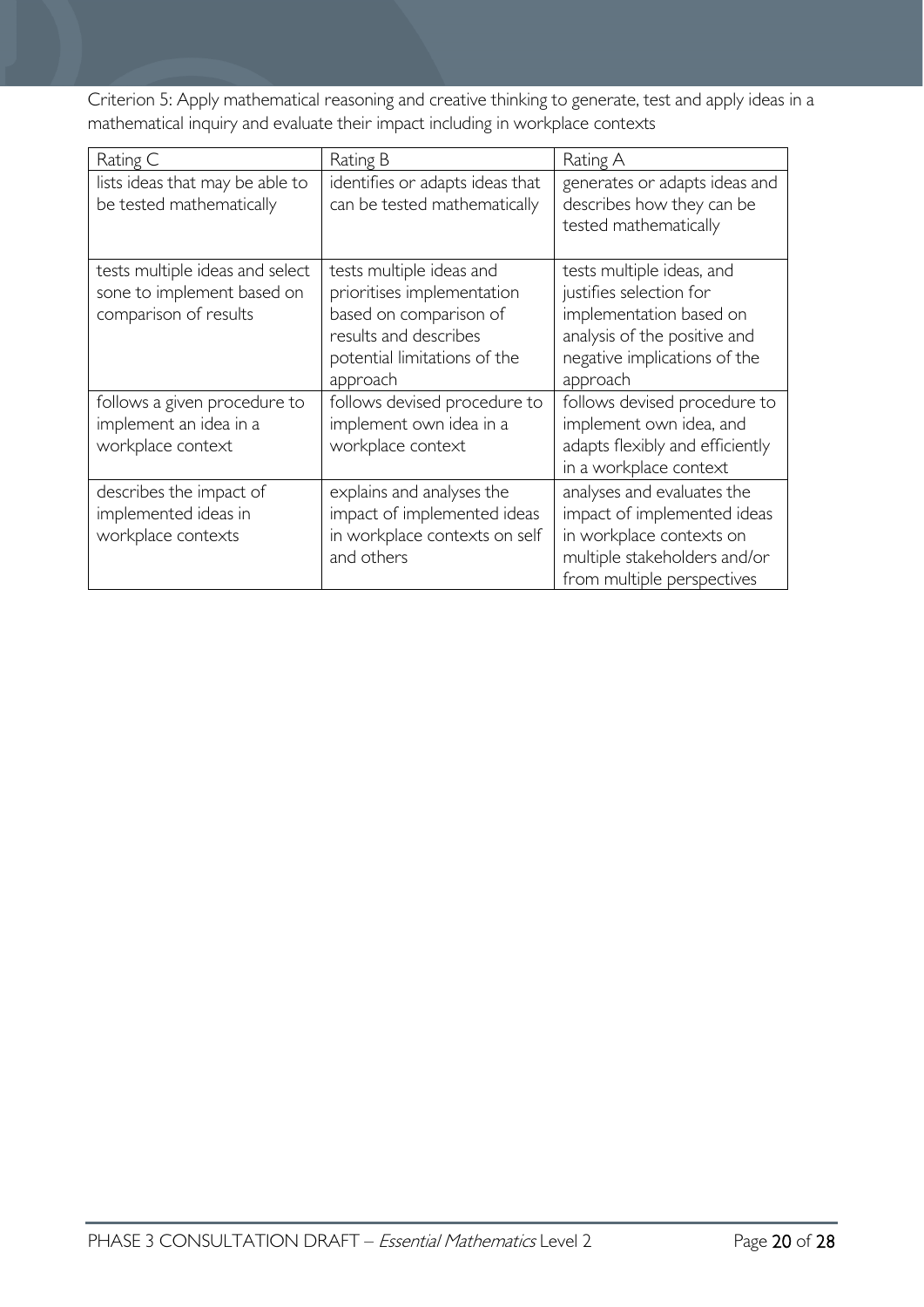Criterion 6: Communicate and represent mathematical information and apply mathematical conventions including in workplace contexts.

| Rating C                                                                                                                                                                             | Rating B                                                                                                                                                                                                  | Rating A                                                                                                                                                                                                                                    |
|--------------------------------------------------------------------------------------------------------------------------------------------------------------------------------------|-----------------------------------------------------------------------------------------------------------------------------------------------------------------------------------------------------------|---------------------------------------------------------------------------------------------------------------------------------------------------------------------------------------------------------------------------------------------|
| communicates mathematical<br>and statistical arguments<br>using appropriate language                                                                                                 | communicates<br>reasoned mathematical and<br>statistical judgments and<br>arguments using appropriate<br>language                                                                                         | communicates reasoned<br>mathematical and statistical<br>judgments and arguments using<br>appropriate and concise<br>language                                                                                                               |
| uses mathematical<br>conventions, systems and<br>constructs based on<br>definitions and rules when<br>prompted                                                                       | uses mathematical<br>conventions, systems and<br>constructs including<br>manipulation and use of<br>symbolic expressions and<br>rules appropriately on most<br>occasions                                  | uses mathematical conventions,<br>systems and constructs<br>including manipulation and use<br>of symbolic expressions, rules<br>and formal systems accurately<br>and purposefully                                                           |
| represents and explains<br>mathematical and statistical<br>information in numerical,<br>graphical and symbolic form<br>in routine problems with and<br>without the aid of technology | represents and interprets<br>mathematical and statistical<br>information in numerical,<br>graphical and symbolic form<br>in routine and non-routine<br>problems with and without<br>the aid of technology | represents, models and<br>analyses mathematical and<br>statistical information in<br>numerical, graphical and<br>symbolic form in routine and<br>non-routine problems in a<br>variety of contexts with and<br>without the aid of technology |
| selects and uses language to<br>express ideas and listens to<br>the perspectives of others.                                                                                          | selects, uses and refines<br>language to respond to<br>multiple perspectives when<br>expressing ideas.                                                                                                    | purposefully selects, uses and<br>refines language to effectively<br>connect with address multiple<br>perspectives when expressing<br>ideas.                                                                                                |

# <span id="page-20-0"></span>Quality Assurance

• This will be determined by TASC at time of accreditation.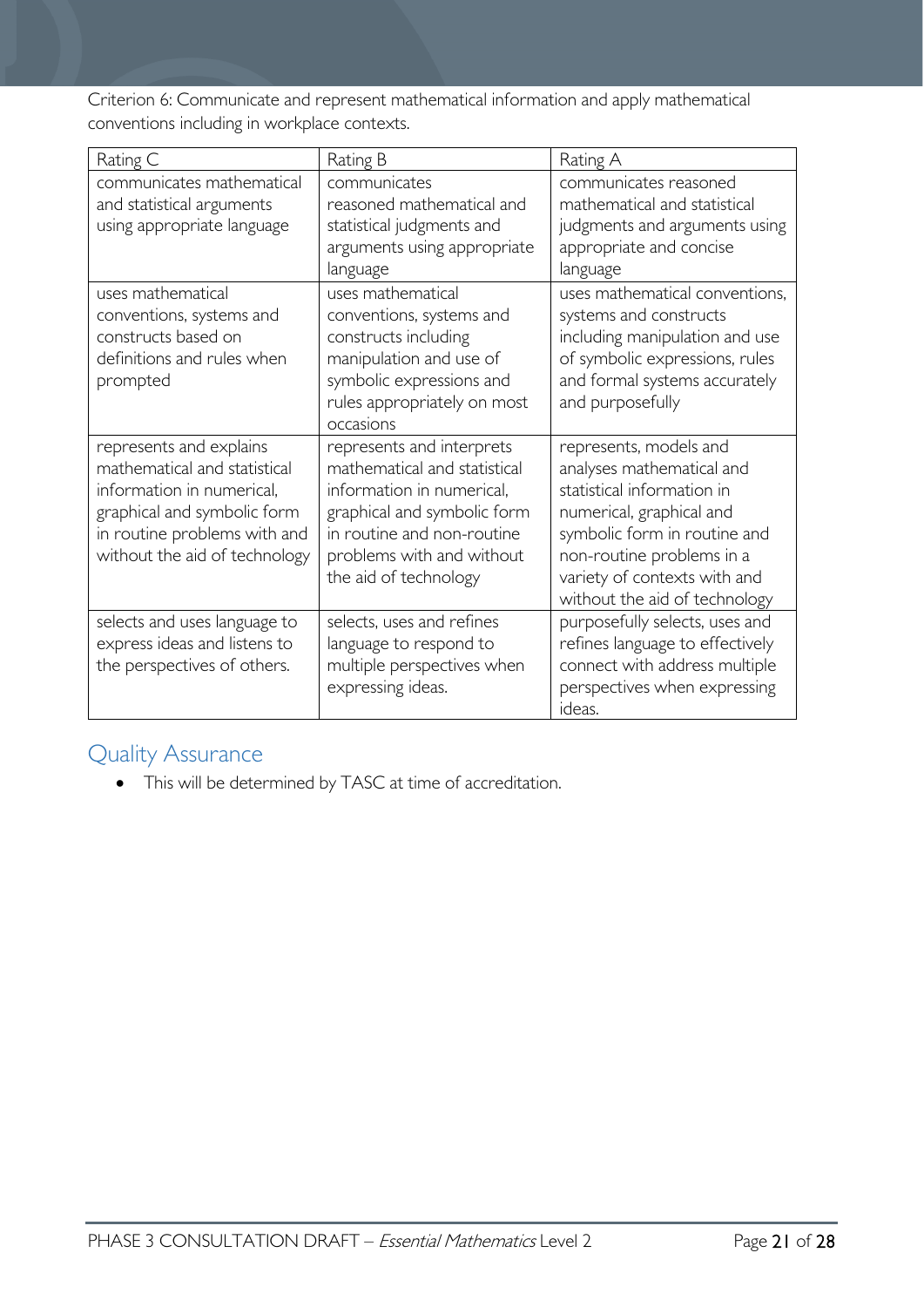# <span id="page-21-0"></span>Qualifications and Award Requirements

The final award will be determined by the Office of Tasmanian Assessment, Standards and Certification from 6 ratings.

The minimum requirements for an award in *Essential Mathematics* Level 2 are as follows:

EXCEPTIONAL ACHIEVEMENT (EA) 5 'A' ratings, 1 'B' rating HIGH ACHIEVEMENT (HA)

3 'A' ratings, 2 'B' ratings, 1 'C' rating

COMMENDABLE ACHIEVEMENT (CA) 3 'B' ratings, 3 'C' ratings

SATISFACTORY ACHIEVEMENT (SA) 5 'C' ratings

PRELIMINARY ACHIEVEMENT (PA) 3 'C' ratings

A learner who otherwise achieves the ratings for an SA (Satisfactory Achievement) award but who fails to show any evidence of achievement in one or more criteria ('z' notation) will be issued with a PA (Preliminary Achievement) award.

# <span id="page-21-1"></span>Course Evaluation

• This will be confirmed by time of accreditation.

# <span id="page-21-2"></span>Course Developer

This course has been developed by the Department of Education's Years 9 to 12 Learning Unit in collaboration with Catholic Education Tasmania and Independent Schools Tasmania.

# <span id="page-21-3"></span>Accreditation and Version History

• Details to be determined by TASC at time of accreditation.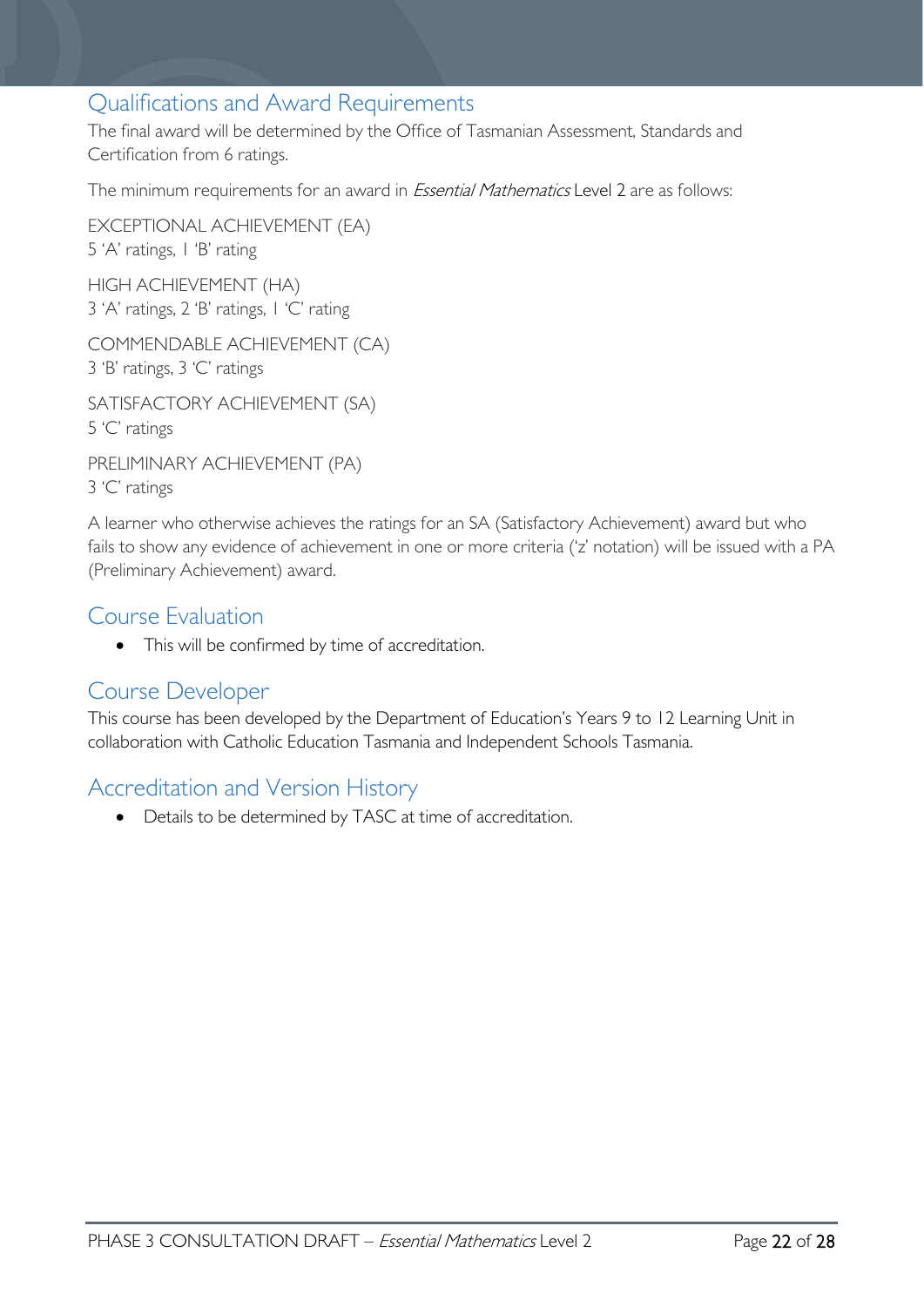# Appendix 1 - Line of Sight



<span id="page-22-0"></span>

|    | Learning Outcomes                                                                                                                                                       | Course<br>Content | Work<br>Requirements | Criteria       | Standards      | General<br>Capabilities (GC) |
|----|-------------------------------------------------------------------------------------------------------------------------------------------------------------------------|-------------------|----------------------|----------------|----------------|------------------------------|
|    | Define and explain key knowledge and concepts and apply a range of<br>related mathematical techniques and procedures to solve practical<br>problems.                    | Module 1, 2, 3    | Module 1, 2, 3       |                | $E$ 1, 2, 3, 4 | GC:<br>目闘スで                  |
| 2. | Interpret and engage with mathematical objects and information in<br>workplace contexts.                                                                                | Module 1, 2, 3    | Module 1, 2, 3       | C <sub>2</sub> | $E$ 1, 2, 3, 4 | GC:<br>国語にG<br>挙             |
| 3. | Manage self, connect and collaborate with others and reflect on<br>learning including in workplace contexts.                                                            | Module 1, 2, 3    | Module 1, 2, 3       | C <sub>3</sub> | $E$ 1, 2, 3, 4 | GC:<br>불<br>© ÷              |
| 4. | Identify problems that can be modelled and solved mathematically,<br>select and apply problem solving processes and review outcomes<br>including in workplace contexts. | Module I          | Module               | C <sub>4</sub> | E1, 2, 3, 4    | GC:<br>開まで<br>$\equiv$       |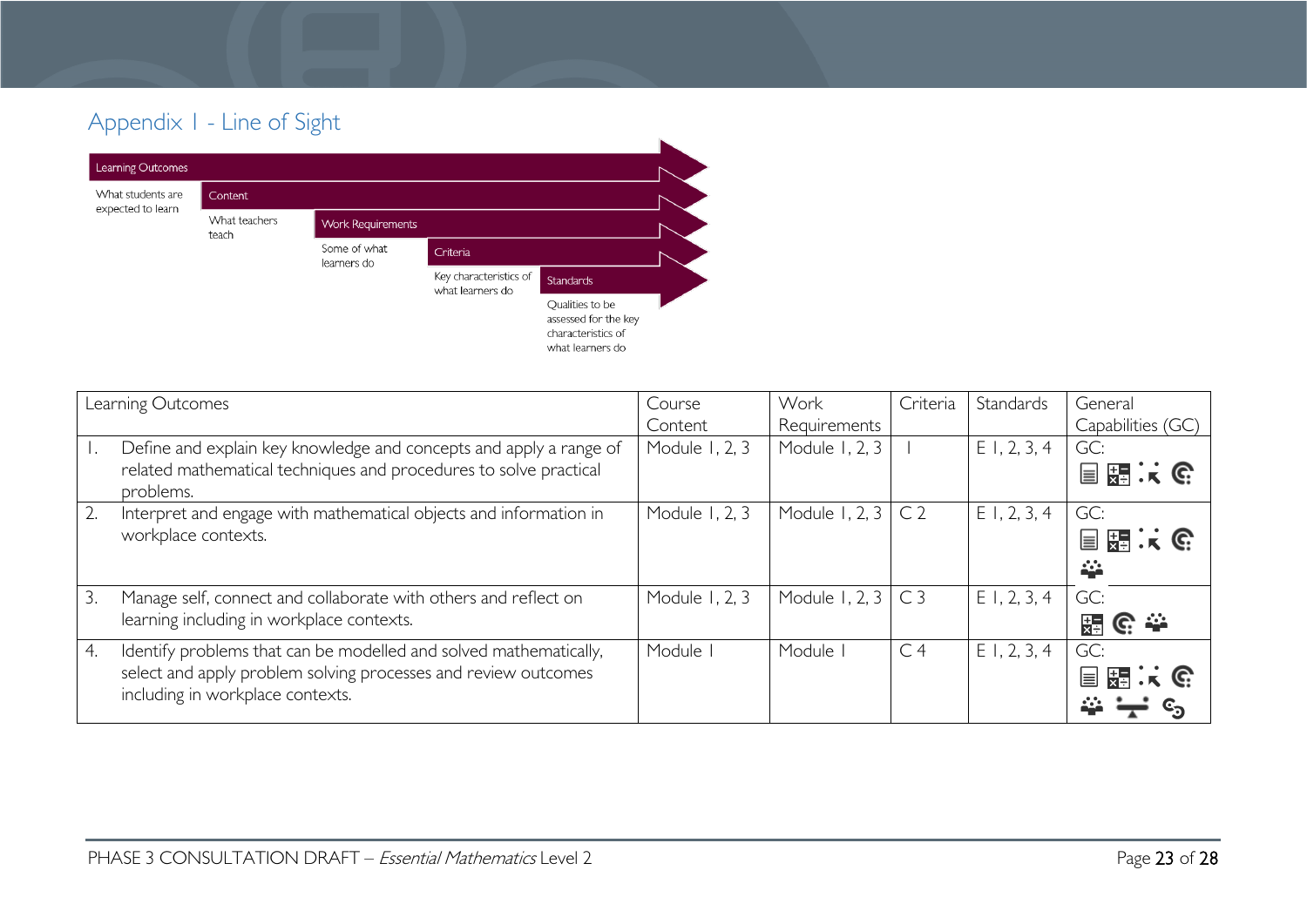| Apply mathematical reasoning and creative thinking to generate, test<br>and apply ideas in a mathematical inquiry and evaluate their impact<br>including in workplace contexts. | Module 2 | Module 2 |    | E1, 2, 3 | GC:<br>目器:除 |
|---------------------------------------------------------------------------------------------------------------------------------------------------------------------------------|----------|----------|----|----------|-------------|
| Communicate and represent mathematical information and apply<br>mathematical conventions including in workplace contexts.                                                       | Module 3 | Module 3 | C6 | ΕI       | ■ 閑 …       |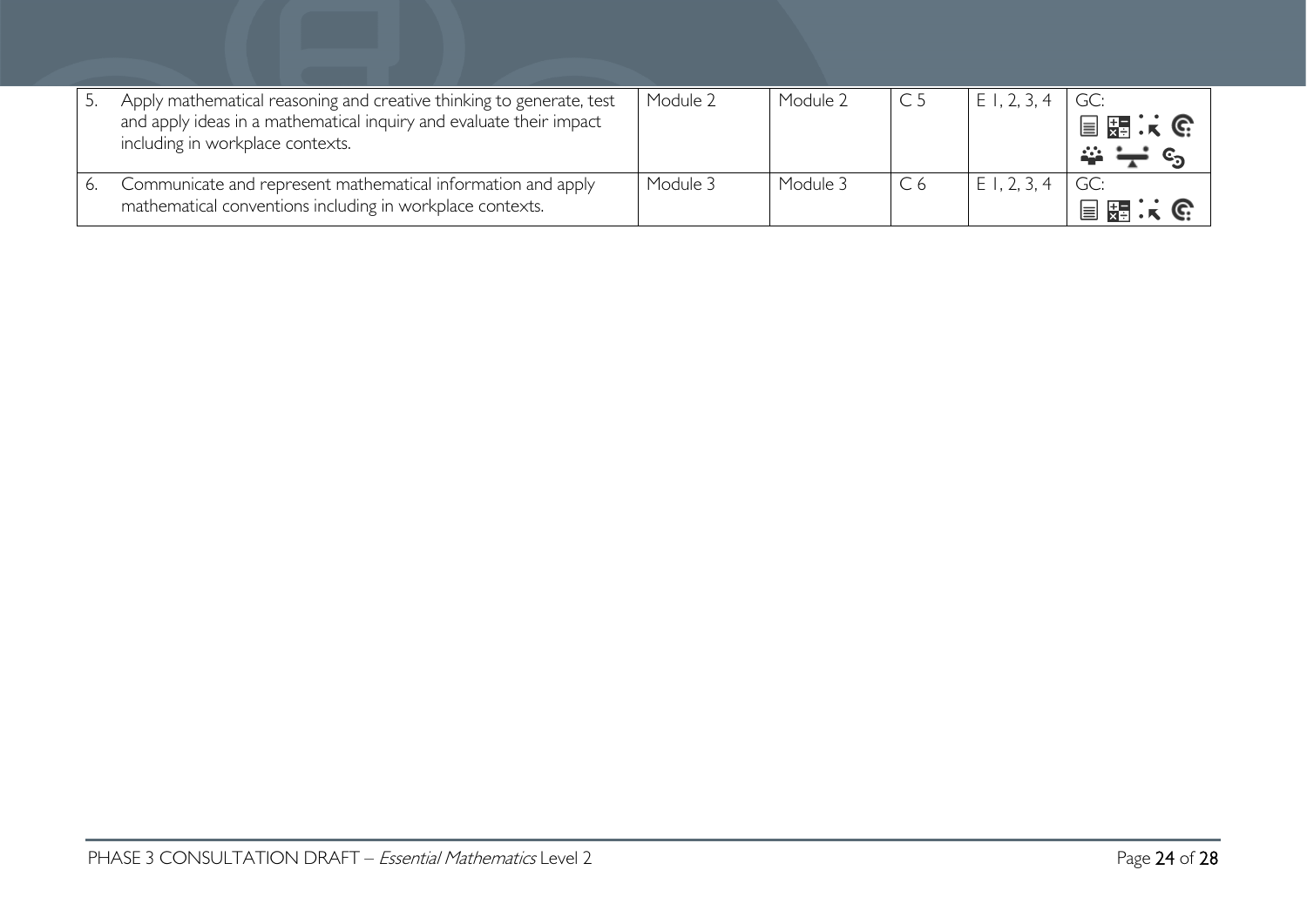# <span id="page-24-0"></span>Appendix 2 - Alignment to Curriculum Frameworks

# <span id="page-24-1"></span>Links to Foundation to Year 10:

For all content areas of Essential Mathematics, the proficiency strands of Understanding, Fluency, Problem solving and Reasoning from the F–10 curriculum are still very much applicable and should be inherent in students' learning of the subject. Each strand is essential, and all are mutually reinforcing. For all content areas, practice allows students to develop fluency in their skills. They will encounter opportunities for problem solving, such as finding the volume of a solid to enable the amount of liquid that is held in the container to be compared with what is written on the label, or finding the interest on an amount in order to be able to compare different types of loans. In Essential Mathematics, reasoning includes critically interpreting and analysing information represented through graphs, tables and other statistical representations to make informed decisions. The ability to transfer mathematical skills between contexts is a vital part of learning in this subject. For example, familiarity with the concept of a rate enables students to solve a wide range of practical problems, such as fuel consumption, travel times, interest payments, taxation, and population growth.

A vast majority of content in this course is drawn from Unit 3 and Unit 4 of the Australian Curriculum Framework: Essential Mathematics

Unit 3 provides students with the mathematical skills and understanding to solve problems related to measurement, scales, plans and models, drawing and interpreting graphs, and data collection.

Unit 4 provides students with the mathematical skills and understanding to solve problems related to probability, earth geometry and time zones, and loans and compound interest.

Additionally, the topics 'Applications of trigonometry' and 'Linear equations and their graphs' are taken from the Australian Curriculum Framework: General Mathematics Unit 2. 'Applications of trigonometry' will be extended to require students' to apply their knowledge of trigonometry to solve practical problems involving non-right-angled triangles in both two and three dimensions, including problems involving the use of angles of elevation and depression, and bearings in navigation in workplace contexts. Similarly, 'Linear equations and their graphs' will be extended to require students to express linear equations numerically and graphically and to model and analyse practical situations in workplace contexts such as profit-loss break even points and the relationship between two variables in bivariate data sets.

# <span id="page-24-2"></span>Appendix 3 - Work Requirements

The work requirements for Module 1 and Module 2 provide agency for providers and learners. When completing these two modules, learners must ensure that they provide evidence against both Criterion 4 and 5 (meaning they must complete one extended response and one inquiry).

# <span id="page-24-3"></span>Module 1 Work Requirements Specifications

Focus Area: Work-based Learning

Title of Work Requirement: Problem Solving Task

Mode /Format: Extended response

### Learning Outcomes: 1,2,3 and 4

Description: Extended response: Formulating and implementing a mathematical process involving problem solving and mathematical modelling of a situation encountered in a real or simulated workplace context including the graphing and interpretation of a linear relationship between two quantities and/or calculating and representing probability and relative frequency of a given event. In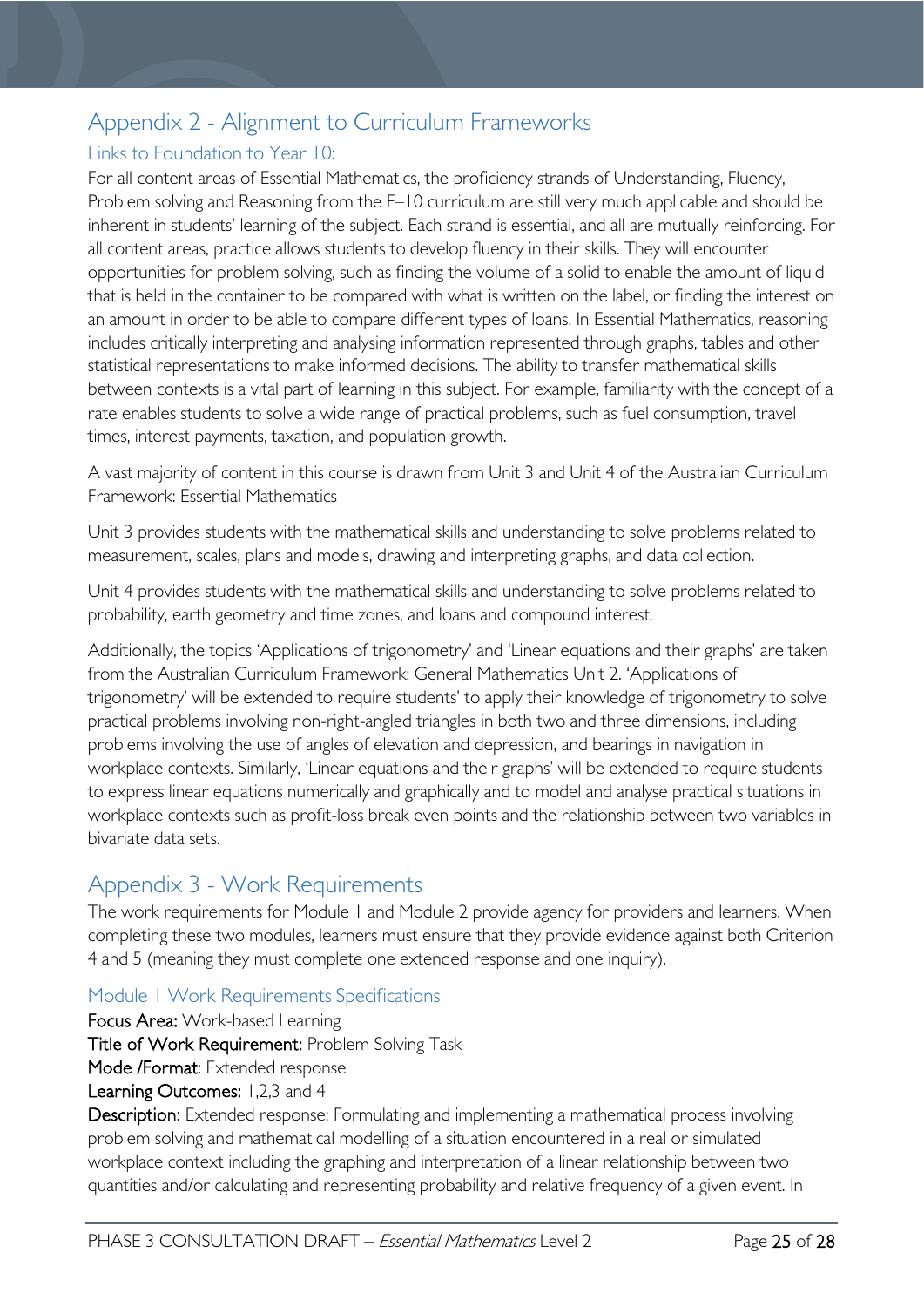preparation and alongside this task it is likely that shorter practical activities will be engaged. These are designed to support the depth of understanding and engagement in the extended response. Size: Maximum of 1000 words (and supporting mathematical calculations)  $-8$  to 10 hours of class time including support tasks.

Timing: No specified timing

External agencies: Involvement at teacher discretion

### Relevant Criterion/criteria:

- Criterion I: all elements
- Criterion 2: all elements
- Criterion 3: 1,3,4 and 2 if work requirement incorporates groupwork
- Criterion 4: all elements

Focus Area: Work-based Learning

Title of Work Requirement: Reflective journal

Mode /Format: Short responses

### Learning Outcomes: 2,3

Description: An ongoing journal that provides opportunity for the learner to critically reflect and evaluate their ongoing mathematical development and understanding of the importance of mathematics in the workplace context

Size: 400 words maximum per module

**Timing:** Throughout the course

External agencies: Involvement at teacher discretion

### Relevant Criterion/criteria:

- Criterion 2: all elements
- Criterion 3: all elements

# <span id="page-25-0"></span>Module 2 Work Requirements Specifications

### Focus Area: Work-based Learning

Title of Work Requirement: Inquiry Task

Mode /Format: Inquiry

### Learning Outcomes: 1,2,3 and 5

Description: Inquiry: Conducting a mathematical inquiry to implement and evaluate the effectiveness of an idea to explore a scenario in a real or simulated workplace context involving measurement and/or finance.

**Size:** Maximum of 1000 words (and supporting mathematical calculations)  $-8$  to 10 hours of class time including support tasks.

Timing: No specified timing

External agencies: Involvement at teacher discretion

# Relevant Criterion/criteria:

- Criterion I: all elements
- Criterion 2: all elements
- Criterion 3: 1,3,4 and 2 if work requirement incorporates groupwork
- Criterion 5: all elements

### Focus Area: Work-based Learning Title of Work Requirement: Reflective journal Mode /Format: Short responses Learning Outcomes: 2,3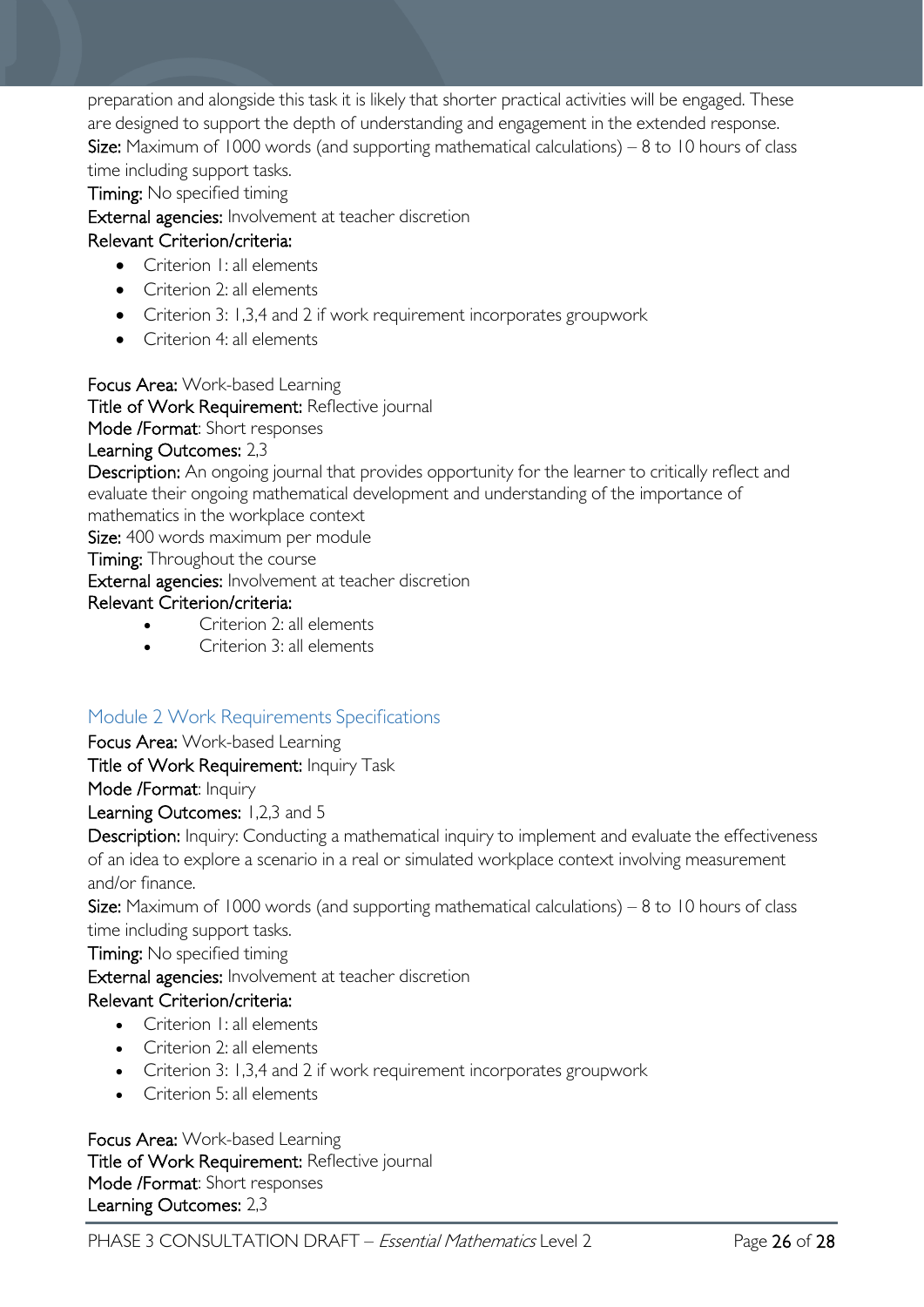Description: An ongoing journal that provides opportunity for the learner to critically reflect and evaluate their ongoing mathematical development and understanding of the importance of mathematics in the workplace context

Size: 400 words maximum per module

**Timing:** Throughout the course

External agencies: Involvement at teacher discretion

### Relevant Criterion/criteria:

- Criterion 2: all elements
- Criterion 3: all elements

# <span id="page-26-0"></span>Module 3 Work Requirements Specifications

Focus Area: Work-based Learning

Title of Work Requirement: Statistical Investigation

Mode /Format: Investigation

### Learning Outcomes: 1,2,3,6

Description: Learners will engage in a statistical investigation that applies to a chosen workplace situation incorporating data collection, representation and interpretation. Learners will:

- Identify a problem/context and pose a statistical question
- Define a data collection process
- Collect or obtain data (multiple sets)
- Represent and analyse the data
- Interpret and communicate results
- Justify their results and identify any limitations or constraints

Size: Maximum of 15 hours of class time. Maximum of 1500 words (and supporting mathematical

#### calculations) or 10 minute multimodal presentation

# Timing: No specified timing

External agencies: Involvement at teacher discretion

#### Relevant Criterion/criteria:

- Criterion I<sup>I</sup> all elements
- Criterion 2: all elements
- Criterion 3: 1,3,4 and 2 if work requirement incorporates groupwork
- Criterion 6: all elements

### Focus Area: Work-based Learning

Title of Work Requirement: Reflective journal

Mode /Format: Short responses

#### Learning Outcomes: 2,3

Description: An ongoing journal that provides opportunity for the learner to critically reflect and evaluate their ongoing mathematical development and understanding of the importance of mathematics in the workplace context

Size: 400 words maximum per module

**Timing:** Throughout the course

External agencies: Involvement at teacher discretion

### Relevant Criterion/criteria:

- Criterion 2: all elements
- Criterion 3: all elements